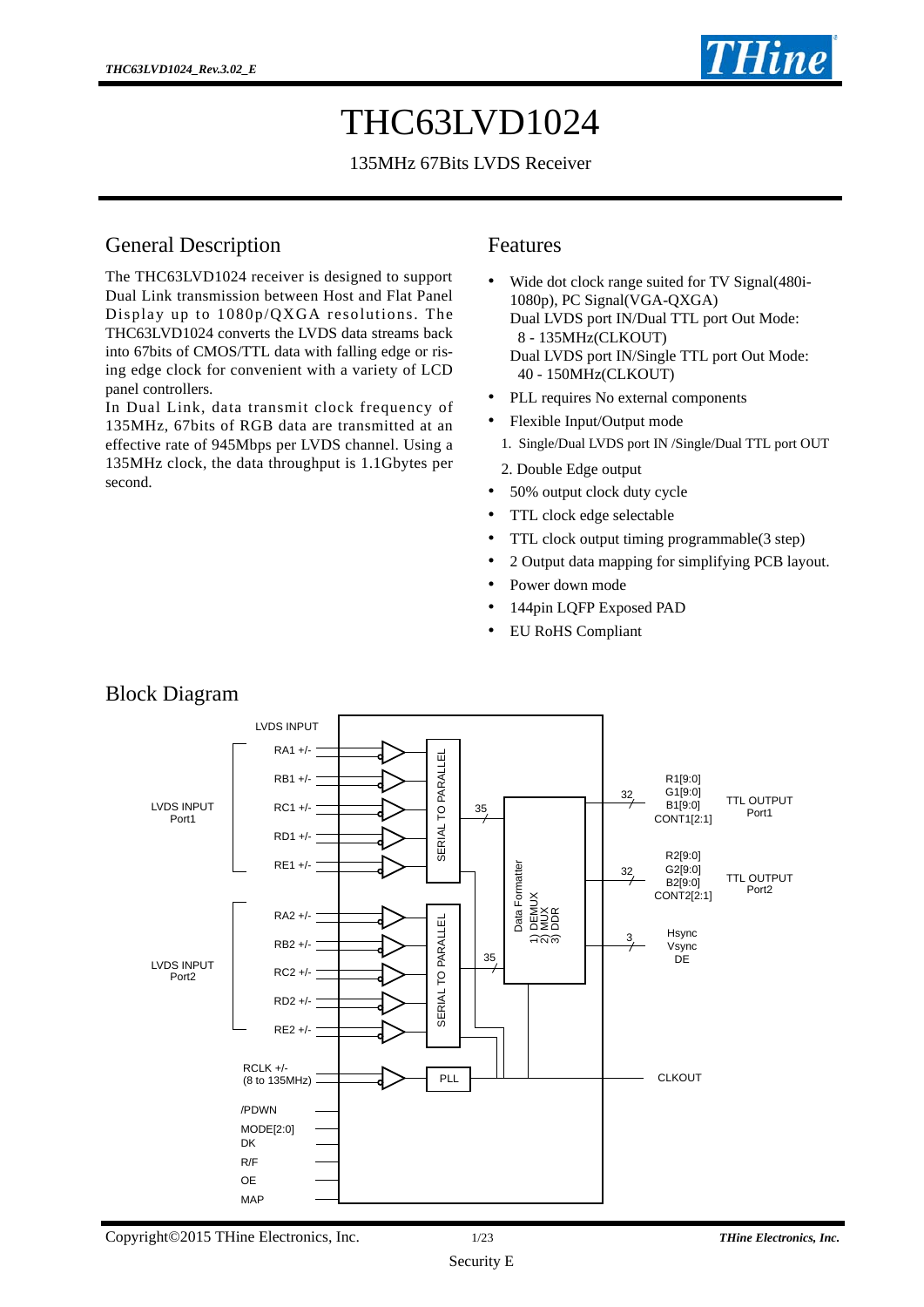### Pin Diagram



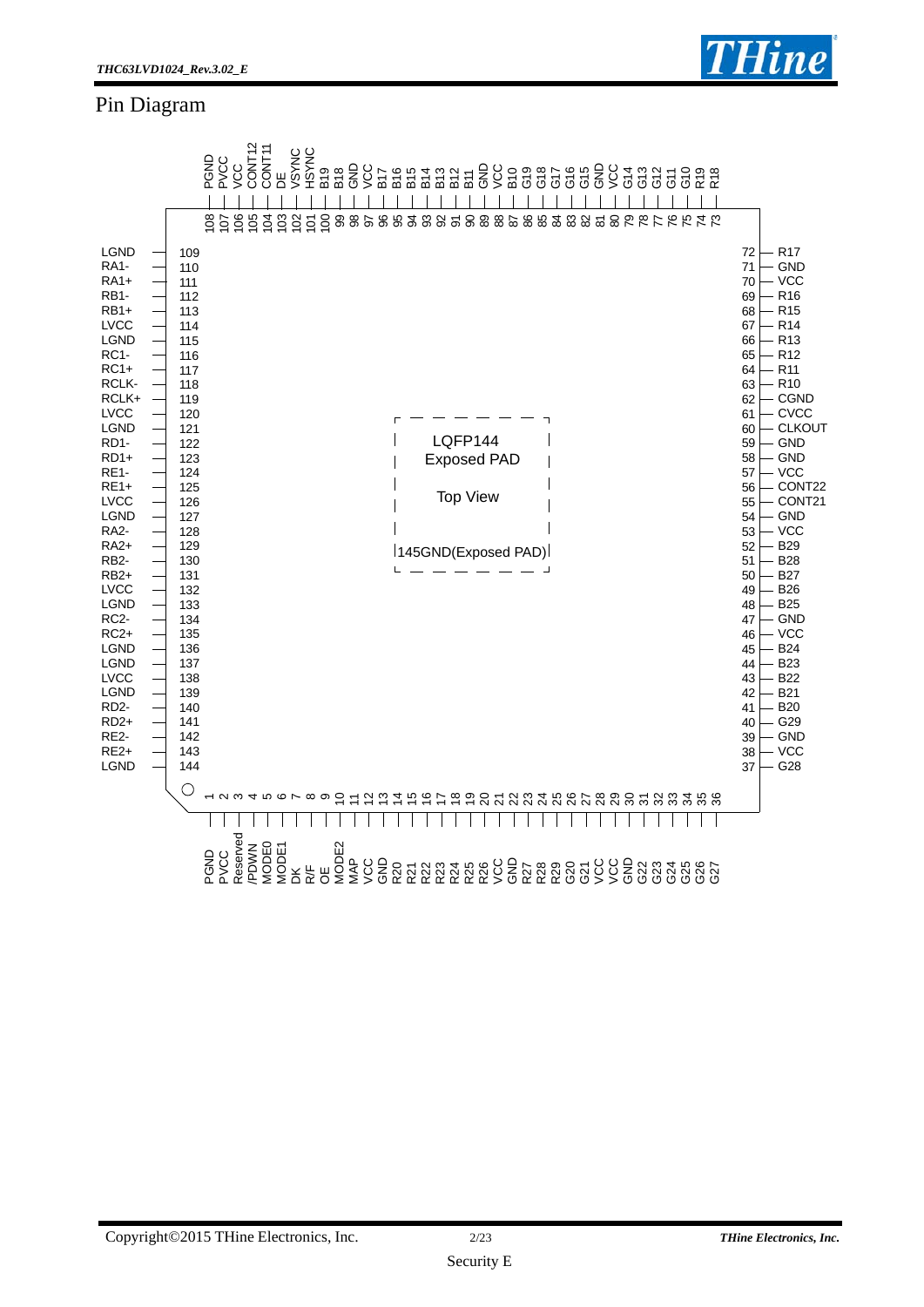

## Pin Description

| <b>Pin Name</b> | Pin#                     | <b>Type</b>    | <b>Description</b>                                                                                                                                                                                                                         |
|-----------------|--------------------------|----------------|--------------------------------------------------------------------------------------------------------------------------------------------------------------------------------------------------------------------------------------------|
| RA1+, RA1-      | 111, 110                 | LVDS IN        |                                                                                                                                                                                                                                            |
| RB1+, RB1-      | 113, 112                 | <b>LVDS IN</b> |                                                                                                                                                                                                                                            |
| RC1+, RC1-      | 117, 116                 | <b>LVDS IN</b> | The 1st Link. The 1st pixel input data when Dual Link.                                                                                                                                                                                     |
| RD1+, RD1-      | 123, 122                 | LVDS IN        |                                                                                                                                                                                                                                            |
| RE1+, RE1-      | 125, 124                 | LVDS IN        |                                                                                                                                                                                                                                            |
| RCLK+, RCLK-    | 119, 118                 | <b>LVDS IN</b> | LVDS Clock Input.                                                                                                                                                                                                                          |
| RA2+, RA2-      | 129, 128                 | <b>LVDS IN</b> |                                                                                                                                                                                                                                            |
| RB2+, RB2-      | 131, 130                 | LVDS IN        |                                                                                                                                                                                                                                            |
| RC2+, RC2-      | 135, 134                 | <b>LVDS IN</b> | The 2nd Link. These pins are disabled when Single Link.                                                                                                                                                                                    |
| RD2+, RD2-      | 141, 140                 | <b>LVDS IN</b> |                                                                                                                                                                                                                                            |
| RE2+, RE2-      | 143, 142                 | <b>LVDS IN</b> |                                                                                                                                                                                                                                            |
| $R19 - R10$     | 74 - 72, 69 - 63         | <b>OUT</b>     |                                                                                                                                                                                                                                            |
| $G19 - G10$     | 86 - 82, 79 - 75         | <b>OUT</b>     |                                                                                                                                                                                                                                            |
| $B19 - B10$     | 100, 99,<br>96-90, 87    | <b>OUT</b>     | The 1st Pixel Data Outputs.                                                                                                                                                                                                                |
| $R29 - R20$     | 25-23, 20-14             | <b>OUT</b>     |                                                                                                                                                                                                                                            |
| $G29 - G20$     | $40, 37 - 31,$<br>27, 26 | <b>OUT</b>     | The 2nd Pixel Data Outputs.                                                                                                                                                                                                                |
| $B29 - B20$     | $52 - 48, 45 - 41$       | <b>OUT</b>     |                                                                                                                                                                                                                                            |
| CONT11, CONT12  | 104, 105                 | <b>OUT</b>     |                                                                                                                                                                                                                                            |
| CONT21, CONT22  | 55, 56                   |                | User defined data output                                                                                                                                                                                                                   |
| <b>DE</b>       | 103                      | <b>OUT</b>     | Data Enable Output.                                                                                                                                                                                                                        |
| <b>VSYNC</b>    | 102                      | <b>OUT</b>     | Vsync Output.                                                                                                                                                                                                                              |
| <b>HSYNC</b>    | 101                      | <b>OUT</b>     | Hsync Output.                                                                                                                                                                                                                              |
| <b>CLKOUT</b>   | 60                       | <b>OUT</b>     | Clock Output.                                                                                                                                                                                                                              |
| /PDWN           | 4                        | IN             | Power down and Output Control.(Table1)<br>H: Normal operation<br>L: Power down                                                                                                                                                             |
| MODE1, MODE0    | 6, 5                     | $\sf IN$       | Pixel Data Mode.<br>MODE1<br>MODE <sub>0</sub><br>Mode<br>Single Link (Single-in/Single-out)<br>н<br>н<br>Single Link (Single-in/Dual-out)<br>н<br>L<br>Ξ<br>Dual Link (Dual-in/Single-out)<br>L<br>Dual Link (Dual-in/Dual-out)<br>L<br>L |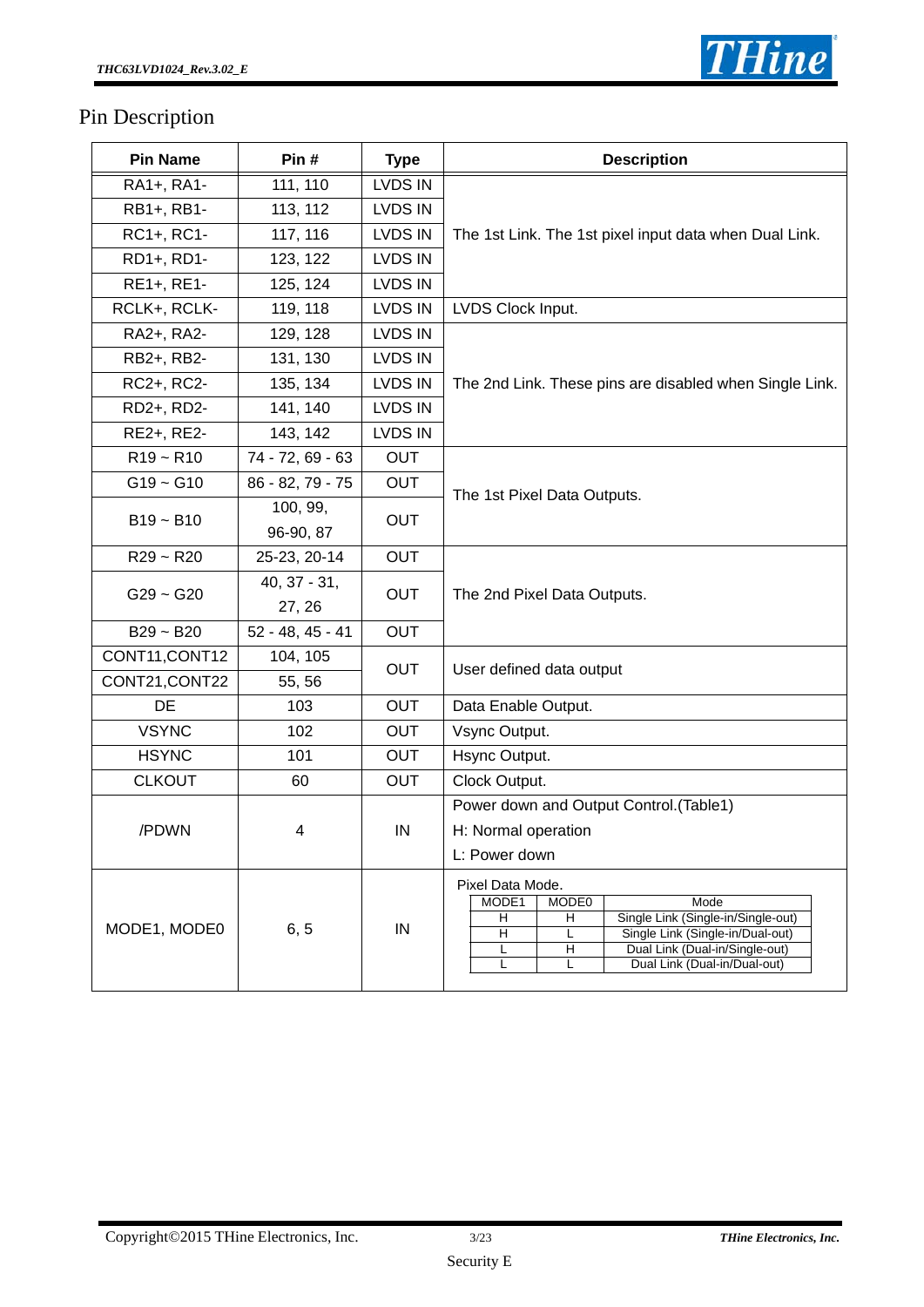

## Pin Description (Continued)

| Output Clock Delay Timing Select.<br>t <sub>DOUT</sub> =Output Data Cycle<br>MODE[1:0]<br>DK<br>Offset [ns]<br>L<br>0<br>LL.<br>$-6\frac{\text{t}_{\text{DOUT}}}{28}$<br>м<br><b>HH</b><br>HL.<br><b>DK</b><br>$\overline{7}$<br>IN<br>$6\frac{\text{t}_{\text{DOUT}}}{28}$<br>H<br>0<br>L<br>-7 <sup>t</sup> <u>DOUT</u><br>28<br>M<br>LH<br>$7\frac{t_{\text{DOUT}}}{28}$<br>H<br>Output Clock Triggering Edge Select.<br>R/F<br>8<br>IN<br>H: Rising edge, L: Falling edge.<br>Output Enable.(Table1) |  |
|----------------------------------------------------------------------------------------------------------------------------------------------------------------------------------------------------------------------------------------------------------------------------------------------------------------------------------------------------------------------------------------------------------------------------------------------------------------------------------------------------------|--|
|                                                                                                                                                                                                                                                                                                                                                                                                                                                                                                          |  |
|                                                                                                                                                                                                                                                                                                                                                                                                                                                                                                          |  |
| <b>OE</b><br>9<br>IN<br>H: Output enable, L: Output disable                                                                                                                                                                                                                                                                                                                                                                                                                                              |  |
| DDR function enable.<br>The use of this function depends on the setting of<br>$MODE < 1:0$ .<br>MODE<1:0>=LH(Dual-in/Single-out Mode)<br>10<br>MODE <sub>2</sub><br>IN<br>H: DDR (Double Edge Output) function enable.<br>L: DDR (Double Edge Output) function disable.<br>MODE<1:0>=Other<br>Must be tied to GND                                                                                                                                                                                        |  |
| LVDS mapping table select. See Fig9,10 and Table2 - 9.<br><b>MAP</b><br>11<br>IN<br>H: Mapping Mode1<br>L: Mapping Mode2                                                                                                                                                                                                                                                                                                                                                                                 |  |
| Reserved<br>3<br>IN<br>Must be tied to VCC.                                                                                                                                                                                                                                                                                                                                                                                                                                                              |  |
| 12, 21, 28, 29,<br>38, 46, 53, 57,<br><b>VCC</b><br>Power<br>Power Supply Pins for TTL outputs and digital circuitry.<br>70, 80, 88, 97,<br>106                                                                                                                                                                                                                                                                                                                                                          |  |
| 13, 22, 30, 39,<br>47, 54, 58, 59,<br><b>GND</b><br>Ground<br>Ground Pins for TTL outputs and digital circuitry.<br>71, 81, 89,<br>98,145                                                                                                                                                                                                                                                                                                                                                                |  |
| 114, 120, 126,<br><b>LVCC</b><br>Power Supply Pins for LVDS inputs.<br>Power<br>132, 138                                                                                                                                                                                                                                                                                                                                                                                                                 |  |
| 109, 115, 121,<br><b>LGND</b><br>127, 133, 136,<br>Ground<br>Ground Pins for LVDS inputs.<br>137, 139, 144                                                                                                                                                                                                                                                                                                                                                                                               |  |
| <b>PVCC</b><br>2, 107<br>Power<br>Power Supply Pin for PLL circuitry.                                                                                                                                                                                                                                                                                                                                                                                                                                    |  |
| <b>PGND</b><br>1, 108<br>Ground<br>Ground Pin for PLL circuitry.                                                                                                                                                                                                                                                                                                                                                                                                                                         |  |
| <b>CVCC</b><br>Power Supply Pins for TTL output of CLKOUT.<br>Power<br>61                                                                                                                                                                                                                                                                                                                                                                                                                                |  |
| <b>CGND</b><br>Ground Pins for TTL output of CLKOUT<br>Ground<br>62                                                                                                                                                                                                                                                                                                                                                                                                                                      |  |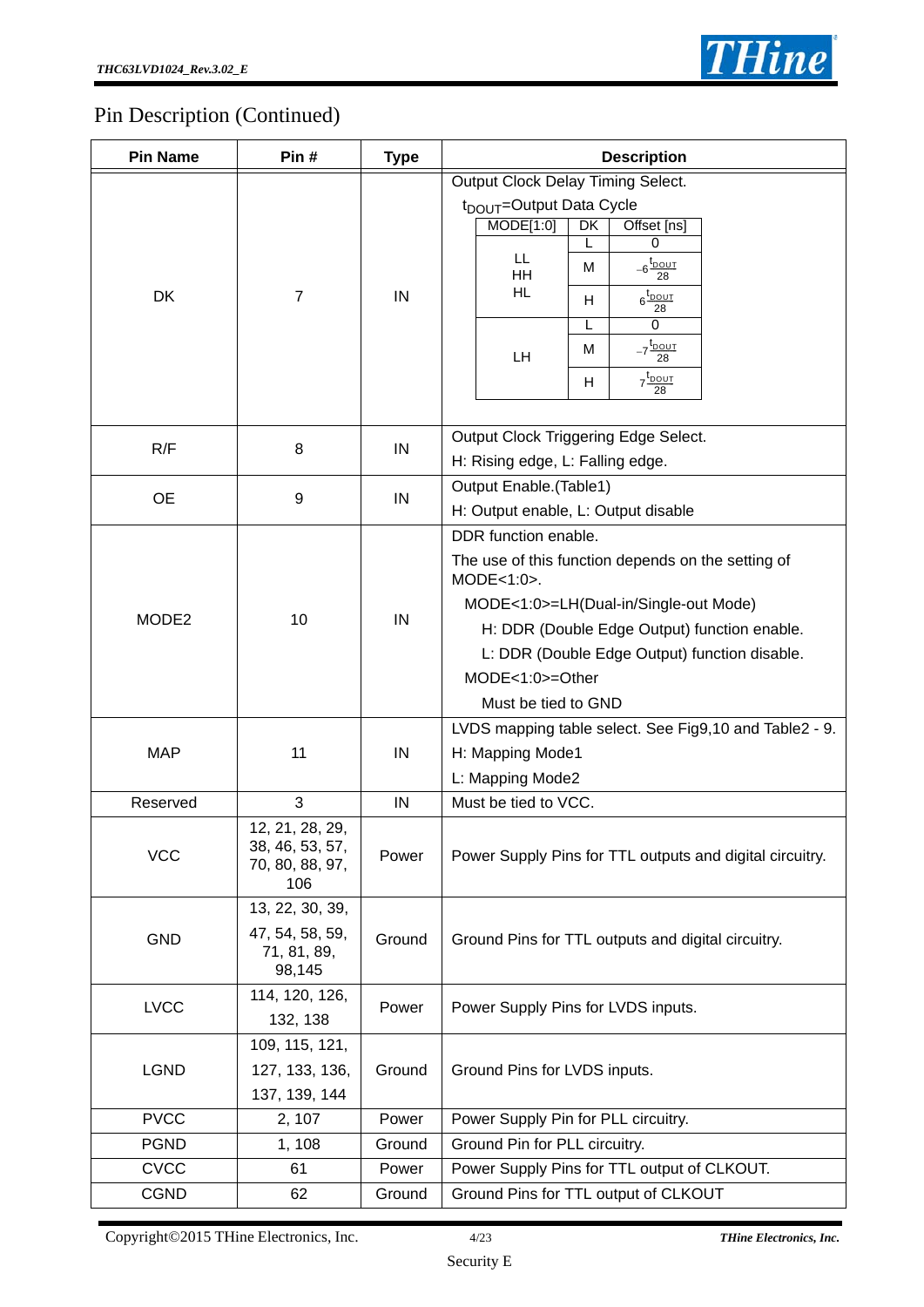

## Pin Description (Continued)

| /PDWN | <b>OE</b> | <b>Data Outputs</b><br>(Rxn) | <b>CLKOUT</b>    |
|-------|-----------|------------------------------|------------------|
|       |           | Hi-Z                         | Hi-Z             |
|       | Н         | All Low                      | <b>Fixed Low</b> |
| н     |           | Hi-Z                         | Hi-Z             |
|       |           | Data Out                     | CLK Out          |

## Absolute Maximum Ratings

| Supply Voltage (V <sub>CC</sub> ) | $-0.3V \sim +4.0V$                  |
|-----------------------------------|-------------------------------------|
| <b>CMOS/TTL Input Voltage</b>     | $-0.3V \sim (V_{CC} + 0.3V)$        |
| <b>CMOS/TTL Output Voltage</b>    | $-0.3V \sim (V_{CC} + 0.3V)$        |
| LVDS Receiver Input Voltage       | $-0.3V \sim (V_{CC} + 0.3V)$        |
| <b>Output Current</b>             | $-30mA \sim 30mA$                   |
| Junction Temperature              | $+125^{\circ}$ C                    |
| Storage Temperature Range         | $-55^{\circ}$ C ~ +125 $^{\circ}$ C |
| Reflow Peak Temperature / Time    | $+260\degree C$ / 10sec.            |
| Maximum Power Dissipation @+25°C  | 4.4W                                |

## Recommended Operating Conditions

| <b>Parameter</b> |                                                          |                                      |            |                | <b>Typ</b> | Max             | Unit         |
|------------------|----------------------------------------------------------|--------------------------------------|------------|----------------|------------|-----------------|--------------|
|                  |                                                          | All Supply Voltage                   |            | 3.0            | 3.3        | 3.6             | $\vee$       |
|                  |                                                          | <b>Operating Ambient Temperature</b> |            | $-40$          |            | 85              | $^{\circ}$ C |
|                  | $MODE < 1:0> = LL$<br>Dual-in/Dual-out                   |                                      | LVDS Input | 8              |            | 135<br>$(80)^*$ | <b>MHz</b>   |
|                  | Ta $\leq 70^{\circ}$ C<br>(Ta $\leq$ 85 °C) <sup>*</sup> |                                      | Output     | 8              |            | 135<br>$(80)^*$ | <b>MHz</b>   |
|                  | $MODE < 1:0> = LH$<br>Dual-in/Single-out                 | Single Edge Output                   | LVDS Input | 20             |            | 75              | <b>MHz</b>   |
| <b>CLK</b>       |                                                          | $(MODE2=L)$                          | Output     | 40             |            | 150             | <b>MHz</b>   |
| Frequency        |                                                          | Double Edge Output                   | LVDS Input | 20             |            | 75              | <b>MHz</b>   |
|                  |                                                          | $(MODE2=H)$                          | Output     | 20             |            | 75              | <b>MHz</b>   |
|                  |                                                          | $MODE < 1:0> = HL$                   | LVDS Input | 8              |            | 135             | <b>MHz</b>   |
|                  |                                                          | Single-in/Dual-out                   | Output     | $\overline{4}$ | ٠          | 67.5            | <b>MHz</b>   |
|                  |                                                          | $MODE < 1:0> = HH$                   | LVDS Input | 8              |            | 135             | <b>MHz</b>   |
|                  |                                                          | Single-in/Single-out                 | Output     | 8              |            | 135             | <b>MHz</b>   |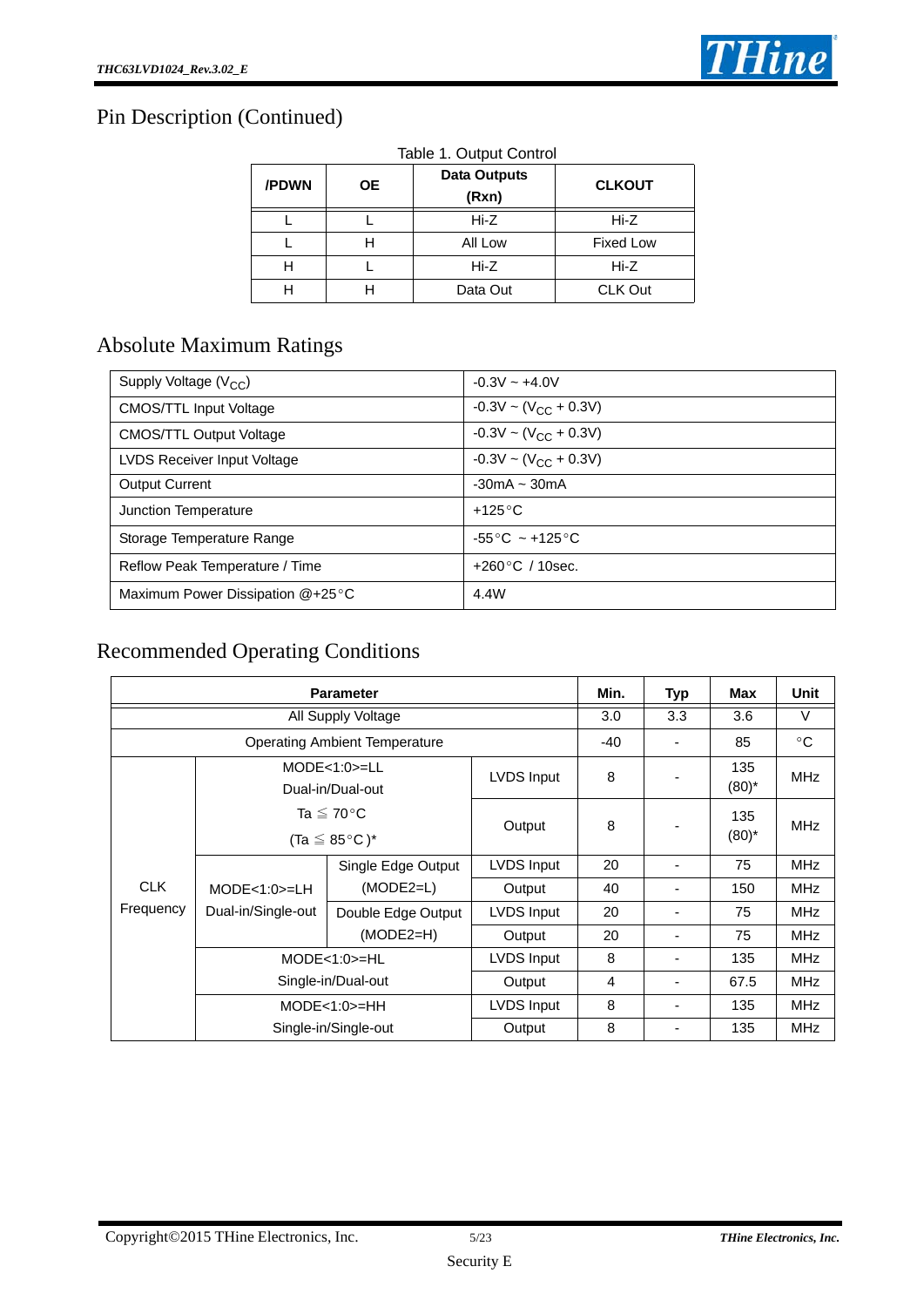### Electrical Characteristics

## CMOS/TTL DC Specifications

|                 |                                  |                                                                      |             |                          | V <sub>CC</sub> =VCC=PVCC=LVCC=CVCC |        |
|-----------------|----------------------------------|----------------------------------------------------------------------|-------------|--------------------------|-------------------------------------|--------|
| Symbol          | <b>Parameter</b>                 | <b>Conditions</b>                                                    | Min.        | <b>Typ</b>               | Max                                 | Unit   |
| $V_{\text{IH}}$ | High Level Input Voltage         | /PDWN, MODE[2:0]                                                     | 2.0         |                          | $V_{\rm CC}$                        | V      |
| $V_{IL}$        | Low Level Input Voltage          | R/F, OE, MAP Pin                                                     | <b>GND</b>  |                          | 0.8                                 | $\vee$ |
| $V_{IH3}$       | High Level Input Voltage         |                                                                      | $0.8V_{CC}$ |                          | $V_{\rm CC}$                        | V      |
| $V_{IM3}$       | Middle Level Input Voltage       | 3-Level Inputs<br>(DK Pin)                                           | $0.6V_{CC}$ |                          | $0.4V_{CC}$                         | $\vee$ |
| $V_{IL3}$       | Low Level Input Voltage          |                                                                      | <b>GND</b>  |                          | $0.2V_{CC}$                         | $\vee$ |
| $V_{OH}$        | <b>High Level Output Voltage</b> | $I_{OH}$ = -8mA                                                      | 2.4         |                          |                                     | V      |
| $V_{OL}$        | Low Level Output Voltage         | $I_{OL}$ 8mA                                                         |             | $\overline{\phantom{0}}$ | 0.4                                 | $\vee$ |
| I <sub>IL</sub> | Input Leakage Current            | /PDWN, MODE[2:0]<br>R/F, OE, MAP Pin<br>$0V \leq V_{IN} \leq V_{CC}$ |             |                          | ±10                                 | μA     |
| $I_{IL3}$       | 3-Level Input Leakage Current    | 3-Level Inputs<br>(DK Pin)<br>$0V \leq V_{IN} \leq V_{CC}$           |             |                          | ±10                                 | μA     |

## LVDS Receiver DC Specifications

### $V_{CC}$ =VCC=PVCC=LVCC=CVCC

| <b>Symbol</b>    | <b>Parameter</b>                   | <b>Conditions</b>     | Min.   | Typ. | Max. | Unit |
|------------------|------------------------------------|-----------------------|--------|------|------|------|
| V <sub>TH</sub>  | Differential Input High Threshold  | $V_{IC} = 1.2V$       |        |      | 100  | mV   |
| V <sub>TL</sub>  | Differential Input Low Threshold   | $V_{IC}$ = 1.2V       | $-100$ |      |      | mV   |
| <sup>I</sup> ILD | Differential Input Leakage Current | $V_{IN} = 2.4 V / 0V$ | -      |      | 30   | μA   |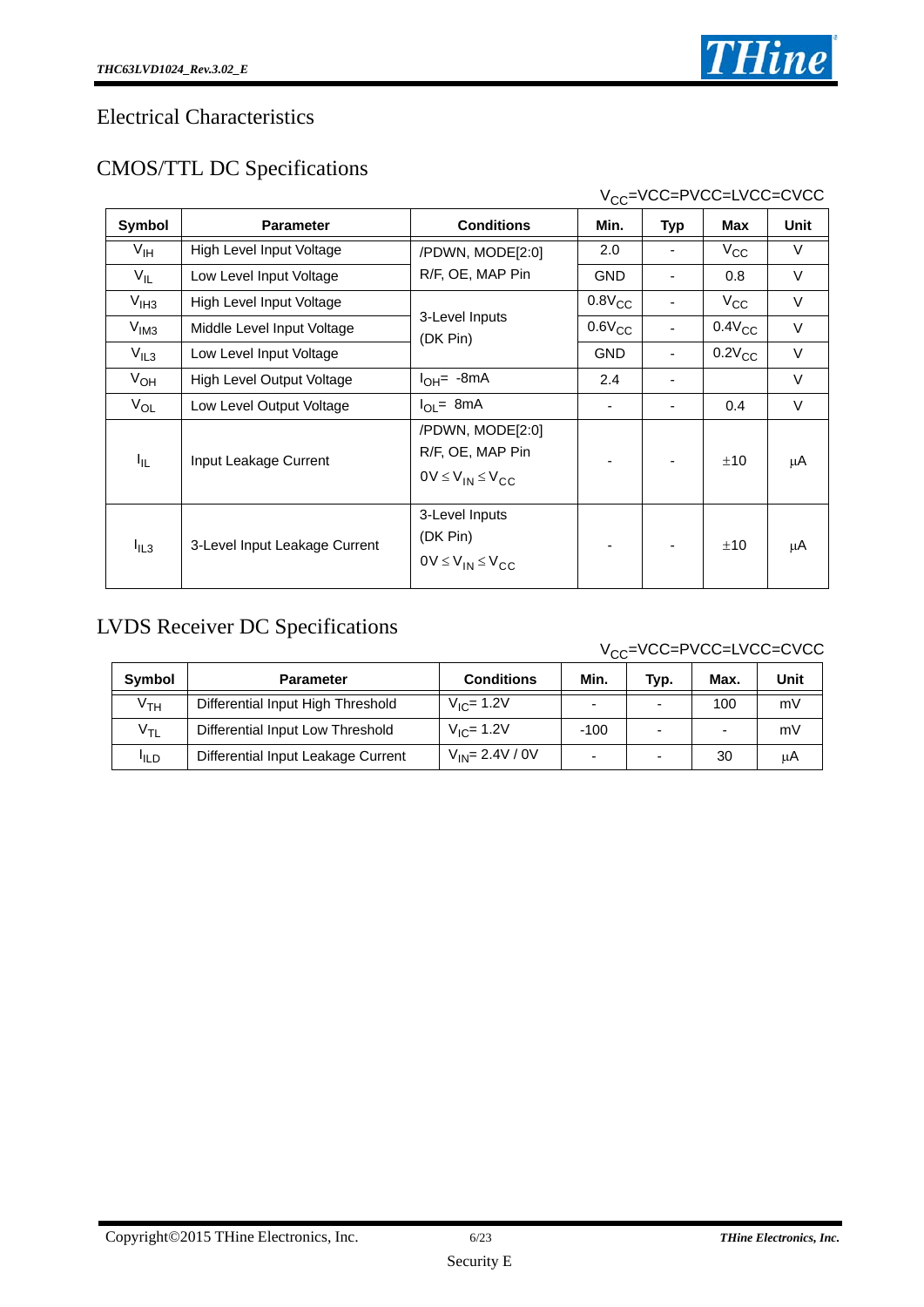## Electrical Characteristics (Continued)

## Supply Current

| Symbol        | <b>Parameter</b>                                                   |                | <b>Condition</b> |                                                                        | Typ.                     | Max. | Unit |
|---------------|--------------------------------------------------------------------|----------------|------------------|------------------------------------------------------------------------|--------------------------|------|------|
|               |                                                                    | CLKOUT=65MHz   |                  | $MODE < 1:0> = HH$                                                     | $\blacksquare$           | 201  | mA   |
|               |                                                                    | CLKOUT=85MHz   |                  | Single-in/Single-out                                                   | $\overline{\phantom{a}}$ | 248  | mA   |
|               |                                                                    | CLKOUT=135MHz  |                  | $MODE2=L$                                                              | $\blacksquare$           | 364  | mA   |
|               |                                                                    | CLKOUT=32.5MHz |                  | $MODE < 1:0> = HL$                                                     | $\overline{\phantom{a}}$ | 138  | mA   |
|               |                                                                    | CLKOUT=42.5MHz |                  | Single-in/                                                             | ٠                        | 164  | mA   |
|               |                                                                    | CLKOUT=67.5MHz |                  | Dual-out                                                               | $\blacksquare$           | 233  | mA   |
|               |                                                                    | CLKOUT=65MHz   |                  | $MODE < 1:0> = LH$                                                     | $\overline{\phantom{a}}$ | 146  | mA   |
|               |                                                                    | CLKOUT=85MHz   |                  | Dual-in/Single-out<br>$MODE2=L$                                        | $\overline{\phantom{a}}$ | 165  | mA   |
|               | Receiver<br><b>Supply Current</b><br>(Worst Case<br>Pattern) Fig2. | CLKOUT=135MHz  |                  |                                                                        | $\blacksquare$           | 210  | mA   |
| <b>IRCCW</b>  |                                                                    | CLKOUT=150MHz  | $CL = 8pF$       | <b>DDR Output Off</b>                                                  | $\overline{\phantom{a}}$ | 223  | mA   |
|               |                                                                    | CLKOUT=32.5MHz |                  | $MODE < 1:0> = LH$<br>Dual-in/Single-out<br>$MODE2=H$<br>DDR Output On | $\blacksquare$           | 147  | mA   |
|               |                                                                    | CLKOUT=42.5MHz |                  |                                                                        | $\overline{\phantom{a}}$ | 165  | mA   |
|               |                                                                    | CLKOUT=67.5MHz |                  |                                                                        | $\blacksquare$           | 205  | mA   |
|               |                                                                    | CLKOUT=75MHz   |                  |                                                                        | ä,                       | 217  | mA   |
|               |                                                                    | CLKIN=65MHz    |                  | $MODE < 1:0> = LL$                                                     | $\blacksquare$           | 366  | mA   |
|               |                                                                    | CLKIN=85MHz    |                  | Dual-in/Dual-out                                                       | $\blacksquare$           | 453  | mA   |
|               |                                                                    |                |                  | $MODE < 1:0> = LL$                                                     |                          |      |      |
|               |                                                                    | CLKIN=135MHz   |                  | Dual-in/Dual-out                                                       |                          | 671  | mA   |
|               |                                                                    |                |                  | Ta $\leq 70^{\circ}$ C                                                 |                          |      |      |
|               | Receiver                                                           |                |                  |                                                                        |                          |      |      |
| <b>I</b> RCCS | Power Down                                                         | $/PDWN = L$    |                  |                                                                        |                          | 50   | μA   |
|               | <b>Supply Current</b>                                              |                |                  |                                                                        |                          |      |      |



V<sub>CC</sub>=VCC=PVCC=LVCC=CVCC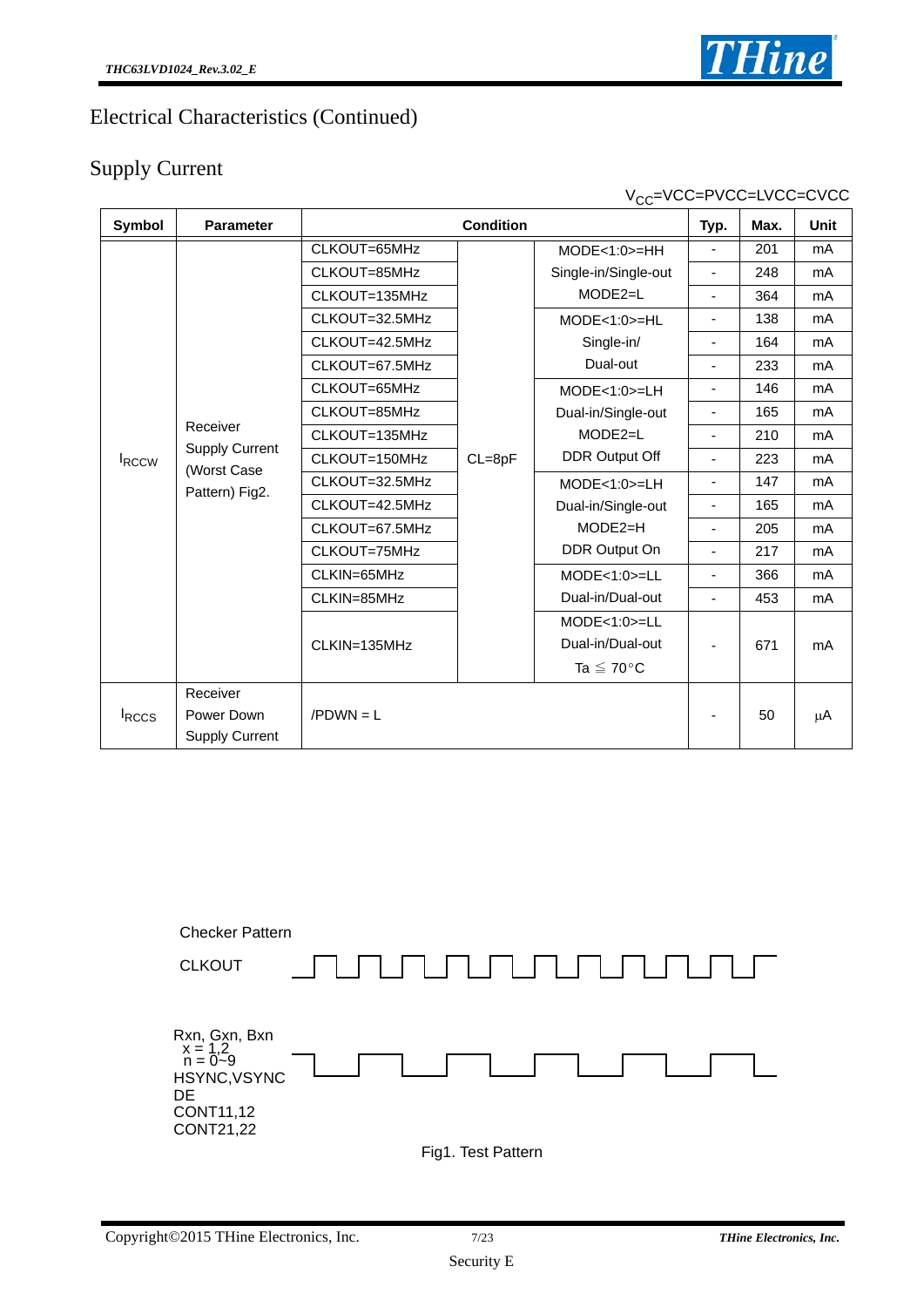

## Electrical Characteristics (Continued)

### Output load limitation

Output load is limited so that Junction temperature is not over 125 °C

calculating formula  $Tj = Ta + \theta_{ja} * P$  $\mathbf{P} = \mathbf{V_{CC}} * (\mathbf{I_{OUTDT}} + \mathbf{I_{OUTCK}} + \mathbf{I_{CORE}})$  $I_{\text{OUTDT}} = 1/2 * F_{\text{CLK}} * V_{\text{CC}} * C_{\text{LOAD}} * n$  $I_{\text{OUTCK}}$  =  $F_{\text{CLK}}$  \*  $V_{\text{CC}}$  \*  $C_{\text{LOAD}}$ 

Tj : Junction temperature  $\leq 125^{\circ}$ C

Ta : Ambient temperature  $\leq 70^{\circ}$ C

 $\theta_{ja}$  : Package thermal resistance = 22 [°C/W]

 $I_{\text{CORE}}$ : Supply Current except all output buffers = 520mA

IOUTDT: Supply Current only output buffers of data output.

#### (R1,G1,B1,R2,G2,B2,HSYNC,VSYNC,DE,CONT11,CONT12,CONT21,CONT22) IOUTCK: Supply Current only output buffer of CLKOUT.  $F_{CLK}$ : CLKOUT Frequency

n : 67 (Number of data output pin)



Fig2. CMOS/TTL Output Load Limitation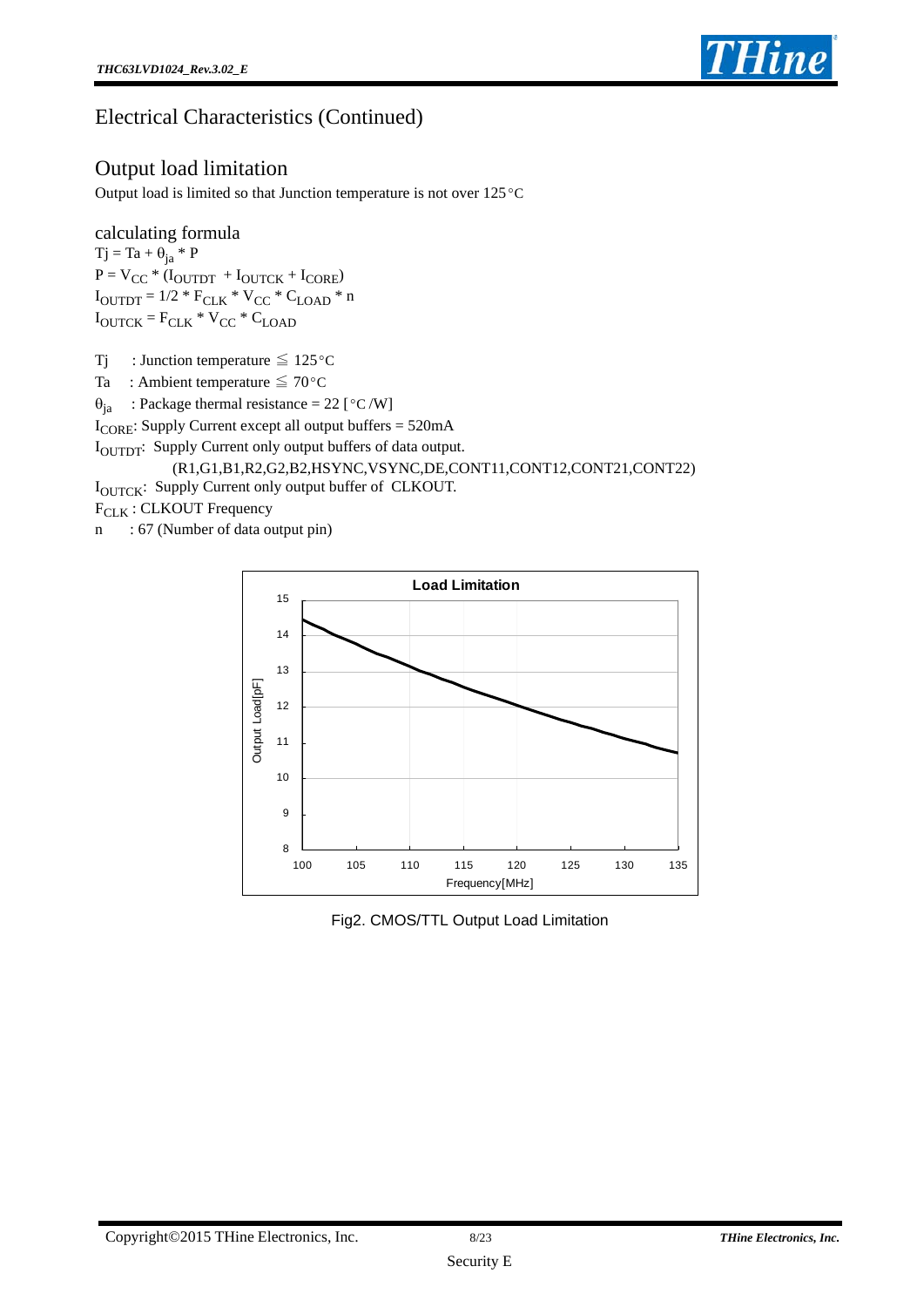## Switching Characteristics

#### VCC=VCC=PVCC=LVCC=CVCC

| Symbol             |                                                              | <b>Parameter</b>                 | Min.                           | Typ.                                         | Max.                                         | Unit |
|--------------------|--------------------------------------------------------------|----------------------------------|--------------------------------|----------------------------------------------|----------------------------------------------|------|
| t <sub>RCP</sub>   | CLKOUT Period (Fig4)                                         |                                  | 6.67                           | $\top$                                       | 250                                          | ns   |
| t <sub>RCH</sub>   | CLKOUT High Time(Fig4)                                       |                                  |                                | $rac{1}{2}$                                  |                                              | ns   |
| t <sub>RCL</sub>   | CLKOUT Low Time(Fig4)                                        |                                  |                                | $rac{1}{2}$                                  |                                              | ns   |
| t <sub>DOUT</sub>  | TTL Data OUT Period (Fig5,6)                                 |                                  | 6.67                           | $\top$                                       | 250                                          | ns   |
| $t_{RS}$           | TTL Data Setup to CLKOUT(Fig5,6)                             |                                  | $0.45t_{DOUT}$ -0.45           | $\overline{\phantom{a}}$                     |                                              | ns   |
| $t_{RH}$           | TTL Data Hold to CLKOUT(Fig5,6)                              |                                  | $0.45t_{DOUT} - 0.45$          | $\overline{\phantom{a}}$                     |                                              | ns   |
| $t_{\text{TLH}}$   | TTL Low to High Transition Time(Fig3)                        |                                  | ä,                             | 0.7                                          | 1.0                                          | ns   |
| $t_{\text{THL}}$   | TTL High to Low Transition Time(Fig3)                        |                                  |                                | 0.7                                          | 1.0                                          | ns   |
|                    |                                                              | $t_{RCIP} = 65 MHz$              | $-650$                         | $\mathbf 0$                                  | 650                                          | ps   |
|                    | <b>Receiver Skew</b>                                         | $t_{RCIP} = 85 MHz$              | $-450$                         | $\pmb{0}$                                    | 450                                          | ps   |
| $t_{SK}$           | Margin<br>(Fig7)                                             | $t_{RCIP} = 108 MHz$             | $-250$                         | $\mathbf 0$                                  | 250                                          | ps   |
|                    |                                                              | $t_{RCIP} = 135 MHz$             | $-170$                         | $\mathbf 0$                                  | 170                                          | ps   |
| $t_{RIP1}$         | Input Data Position0 (Fig7)                                  |                                  | - $t_{\mathsf{SK}}$            | $\mathbf 0$                                  | $+ t_{SK}$                                   | ns   |
| t <sub>RIPO</sub>  | Input Data Position1 (Fig7)                                  |                                  | $\frac{t_{RCIP}}{7} - t_{SK}$  | $\frac{t_{RCIP}}{7}$                         | $\frac{R_{RCIP}}{7}$ + t <sub>SK</sub>       | ns   |
| $t_{\text{RIP6}}$  | Input Data Position2 (Fig7)                                  |                                  | $2\frac{t_{RCIP}}{7} - t_{SK}$ | $2 \frac{\text{t}_{RCIP}}{7}$                | $2\frac{t_{RCIP}}{7} + t_{SK}$               | ns   |
| t <sub>RIP5</sub>  | Input Data Position3 (Fig7)                                  |                                  | $3\frac{t_{RCIP}}{7}-t_{SK}$   | $3 \frac{\text{t}_{RCIP}}{7}$                | $3\frac{t_{RCIP}}{7} + t_{SK}$               | ns   |
| t <sub>RIP4</sub>  | Input Data Position4 (Fig7)                                  |                                  | $4\frac{t_{RCIP}}{7}-t_{SK}$   | $4\frac{\text{t}_{RCIP}}{7}$                 | $4\frac{t_{RCIP}}{7} + t_{SK}$               | ns   |
| t <sub>RIP3</sub>  | Input Data Position5 (Fig7)                                  |                                  | $5\frac{t_{RCIP}}{7}-t_{SK}$   | $5\frac{\text{t}_{RCIP}}{7}$                 | $5\frac{t_{RCIP}}{7} + t_{SK}$               | ns   |
| t <sub>RIP2</sub>  | Input Data Position6 (Fig7)                                  |                                  | $6\frac{t_{RCIP}}{7} - t_{SK}$ | $6\frac{\text{t}_{RCIP}}{7}$                 | $6\frac{\text{t}_{RCIP}}{7} + \text{t}_{SK}$ | ns   |
| t <sub>RPLL</sub>  | Phase Lock Loop Set (Fig8)                                   |                                  |                                |                                              | 10.0                                         | ms   |
| $t_{\text{RCD}}$   | RCLK +/- to CLK OUT Delay (Fig9)<br>MODE<1:0>=LL DK=L, 75MHz |                                  | 89.7                           |                                              | 94                                           | ns   |
| t <sub>RCIP</sub>  | CLKIN Period (Fig7)                                          |                                  | 7.4                            |                                              | 125.0                                        | ns   |
| t <sub>RCIH</sub>  | Differential CLKIN High Time (Fig7)                          |                                  | $2 \frac{\text{t}_{RCIP}}{7}$  |                                              | $5\frac{\text{t}_{RCIP}}{7}$                 | ns   |
| t <sub>RCIL</sub>  | Differential CLKIN Low Time (Fig7)                           |                                  | $2 \frac{\text{t}_{RCIP}}{7}$  |                                              | $5\frac{\text{t}_{RCIP}}{7}$                 | ns   |
| <sup>t</sup> DEINT | $MODE < 1:0> = HL$                                           | DE input period<br>(Fig9-1)      | 4t <sub>RCIP</sub>             | $t_{RCIP}$ <sup>*</sup> (2n)<br>$n=$ integer |                                              | ns   |
| $t_{DEH}$          | (Single IN/ Dual<br>OUT Mode) Only                           | DE input High time<br>$(Fig9-1)$ | $2t_{RCIP}$                    | $\overline{\phantom{0}}$                     |                                              | ns   |
| t <sub>DEL</sub>   |                                                              | DE input Low time<br>(Fig9-1)    | $2t_{RCIP}$                    |                                              |                                              | ns   |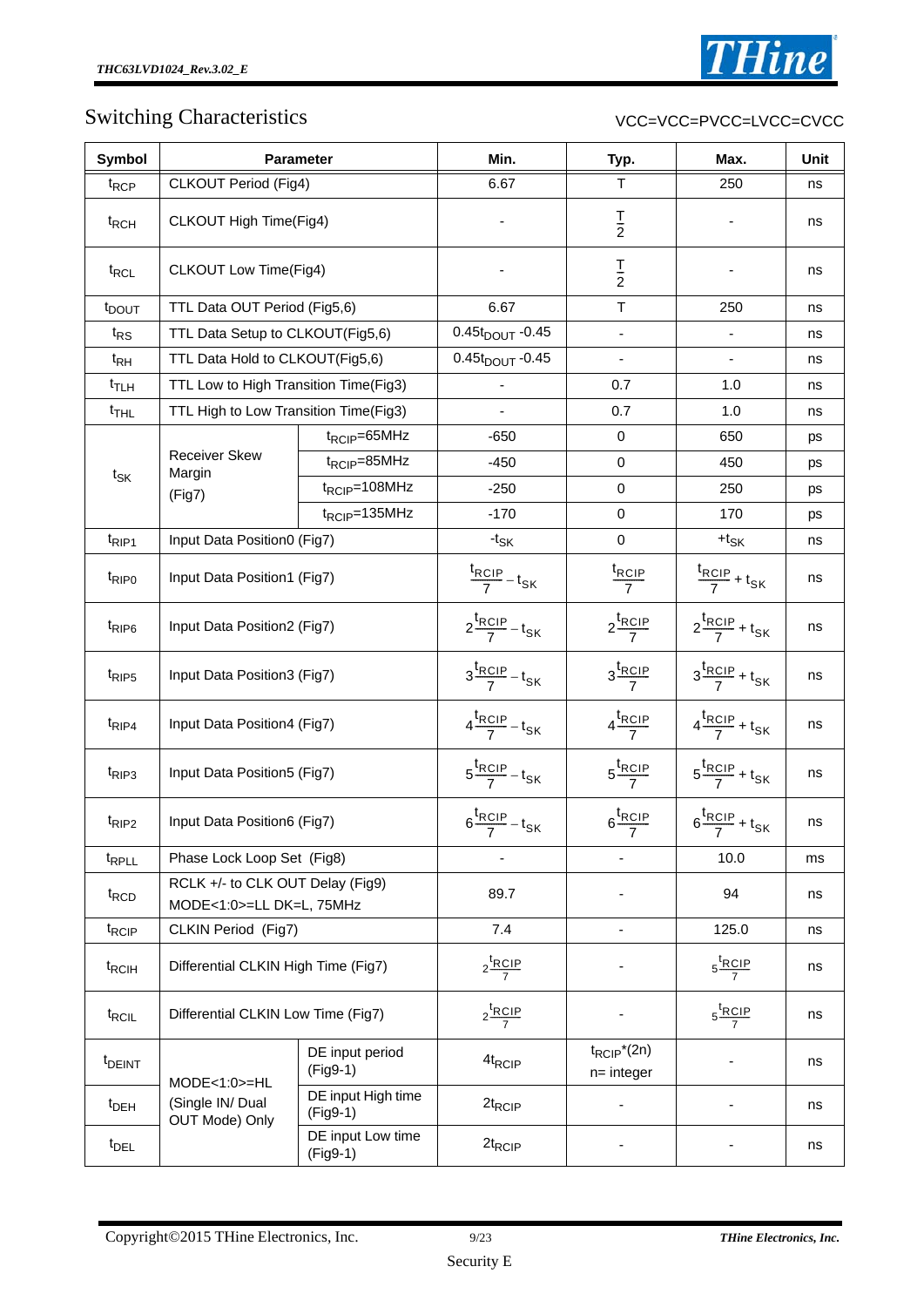### AC Timing Diagrams



Fig5. CLKOUT Position and Setup/Hold Timing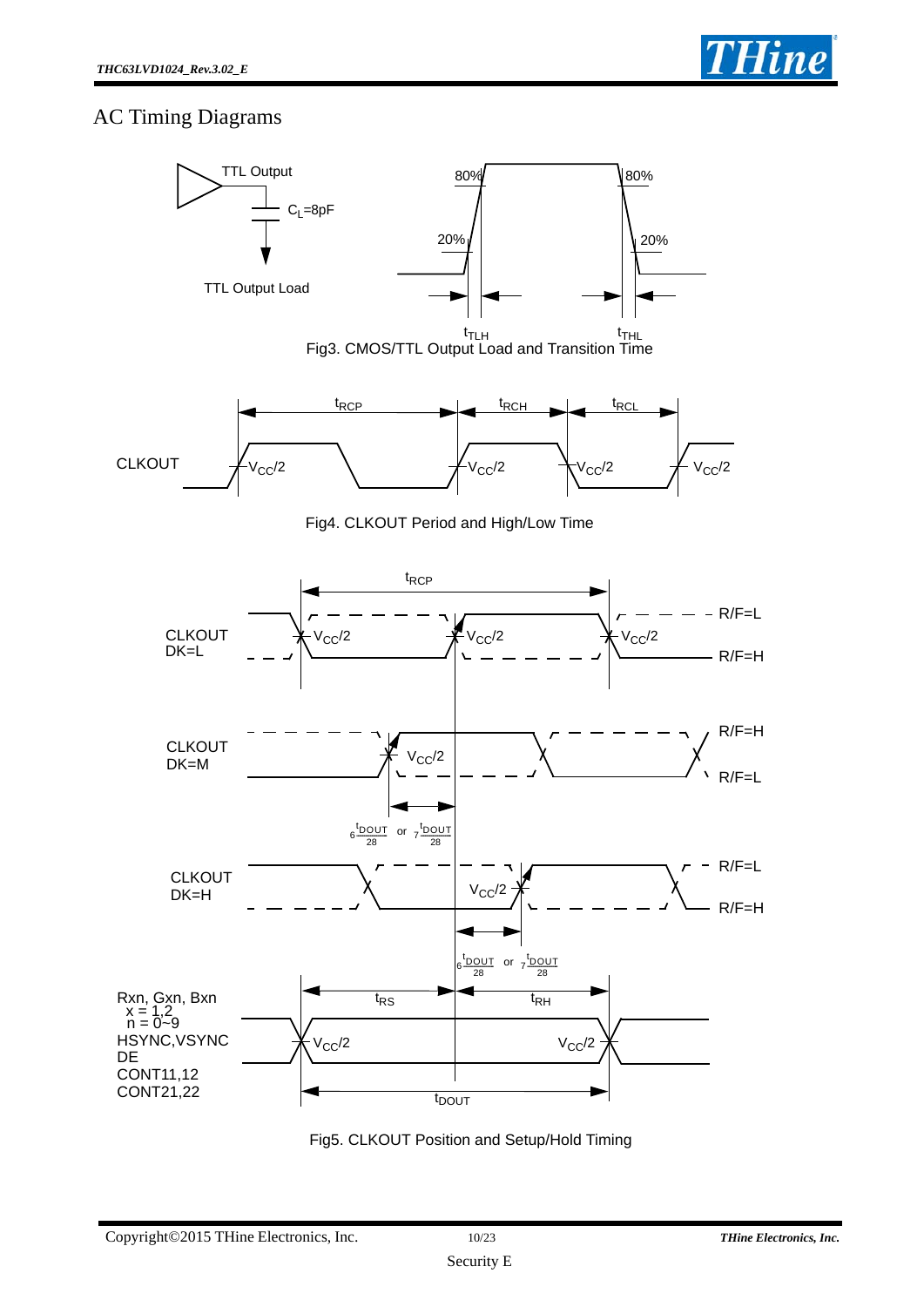### AC Timing Diagrams (Continued)



Fig6. CLKOUT Position and Setup/Hold Timing for Double Edge Output Mode MODE<1:0>=LH, MODE2=H

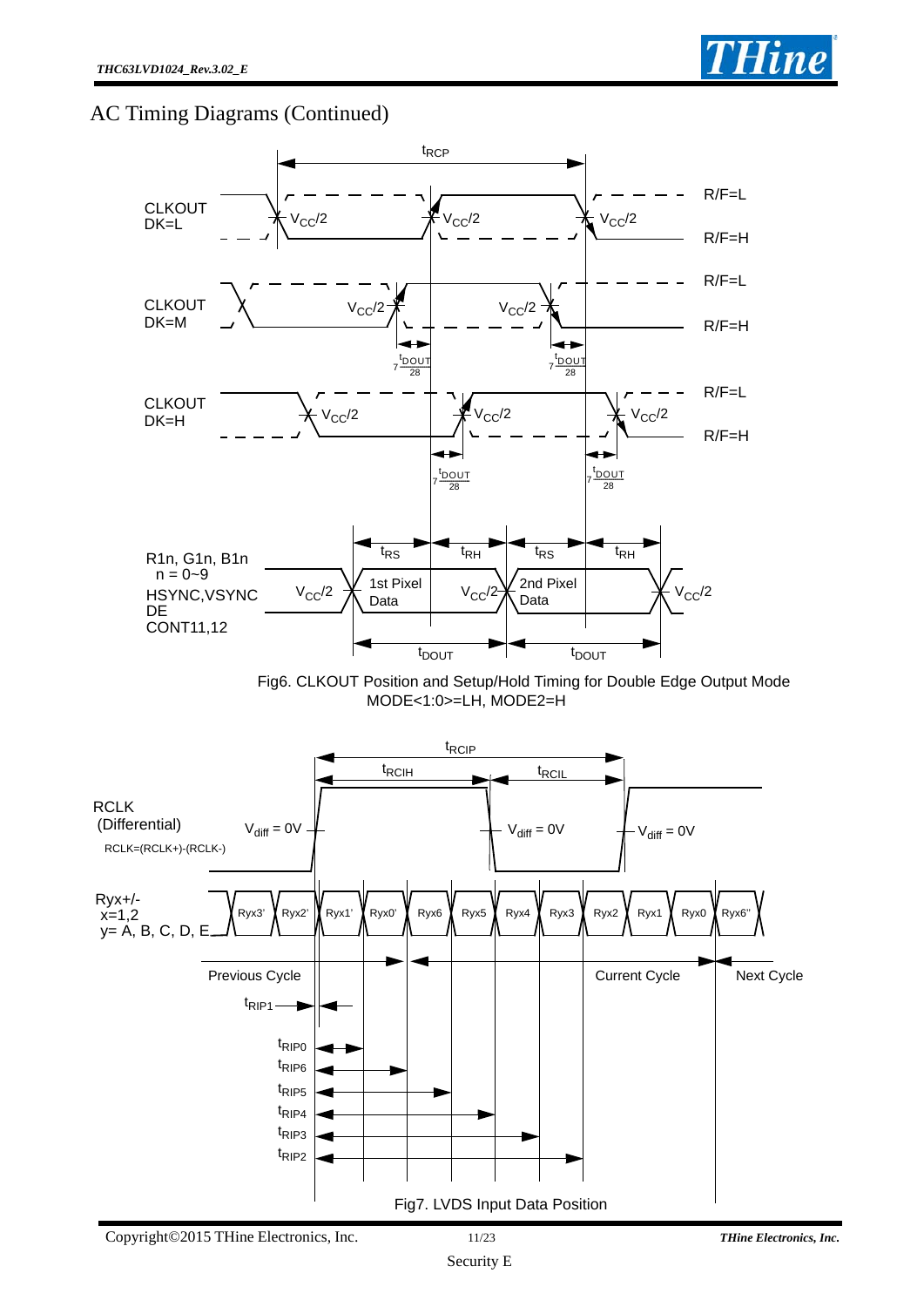

## AC Timing Diagrams (Continued)



Fig9-1. Single IN / Dual OUT mode RC1(DE) input timing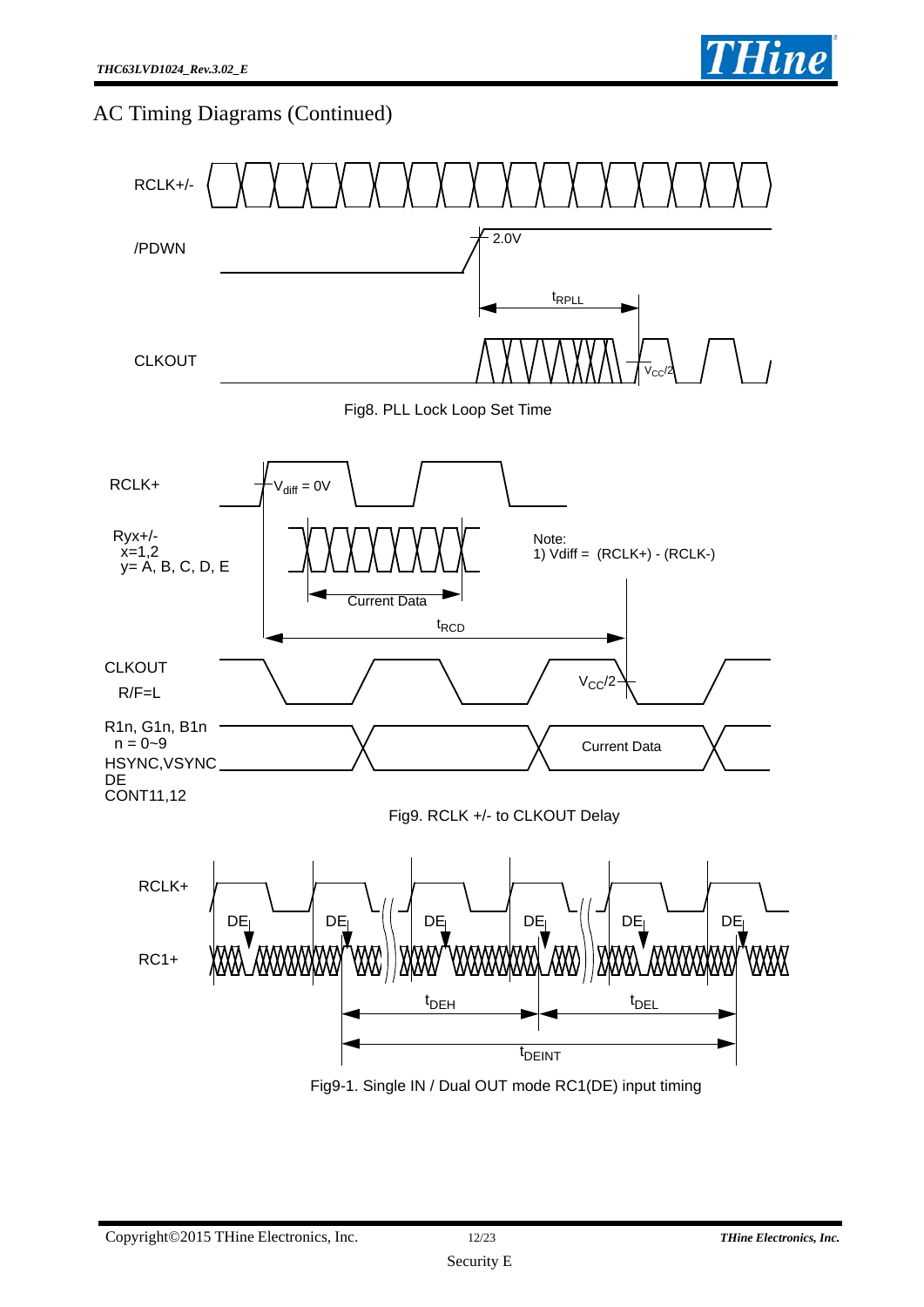

## Output Data Mapping

| Table2. Output Color Data naming rule |  |  |  |
|---------------------------------------|--|--|--|
|                                       |  |  |  |

| X       |         | Z         | Description                                                                |                  |  |  |  |  |
|---------|---------|-----------|----------------------------------------------------------------------------|------------------|--|--|--|--|
| $X=R$   |         |           | <b>Red Color Data</b>                                                      |                  |  |  |  |  |
| $X = G$ |         |           |                                                                            | Green Color Data |  |  |  |  |
| $X = B$ |         |           | <b>Blue Color Data</b>                                                     |                  |  |  |  |  |
|         | Y= None |           | Single Pixel                                                               |                  |  |  |  |  |
|         | Y=O     |           | Dual Pixel                                                                 | 1st Pixel Data   |  |  |  |  |
|         | $Y = E$ |           |                                                                            | 2nd Pixel Data   |  |  |  |  |
|         |         | $Z = 0-9$ | Bit number 0: LSB (Least Significant Bit)<br>9: MSB (Most Significant Bit) |                  |  |  |  |  |

#### Table3. TTL/CMOS Output Data Mapping (Single-out mode, MODE0=H)

|                | Data Signal    |                |                  | Receiver Output Pin Name |                 |  |
|----------------|----------------|----------------|------------------|--------------------------|-----------------|--|
| 30-bit         | 24-bit         | 18-bit         | 30-bit           | 24-bit                   | 18-bit          |  |
| R <sub>0</sub> | L,             |                | $\overline{R10}$ |                          |                 |  |
| R <sub>1</sub> | $\overline{a}$ |                | R <sub>11</sub>  | ÷,                       |                 |  |
| R <sub>2</sub> | R <sub>0</sub> | -              | R <sub>12</sub>  | R <sub>12</sub>          |                 |  |
| R <sub>3</sub> | R <sub>1</sub> |                | R <sub>13</sub>  | R <sub>13</sub>          |                 |  |
| R <sub>4</sub> | R <sub>2</sub> | R <sub>0</sub> | R <sub>14</sub>  | R <sub>14</sub>          | R <sub>14</sub> |  |
| R <sub>5</sub> | R <sub>3</sub> | R <sub>1</sub> | R <sub>15</sub>  | R <sub>15</sub>          | R <sub>15</sub> |  |
| R <sub>6</sub> | R <sub>4</sub> | R <sub>2</sub> | R <sub>16</sub>  | R <sub>16</sub>          | R <sub>16</sub> |  |
| R7             | R <sub>5</sub> | R <sub>3</sub> | R <sub>17</sub>  | R <sub>17</sub>          | R <sub>17</sub> |  |
| R <sub>8</sub> | R <sub>6</sub> | R4             | R <sub>18</sub>  | R <sub>18</sub>          | R <sub>18</sub> |  |
| R <sub>9</sub> | R7             | R <sub>5</sub> | R <sub>19</sub>  | R <sub>19</sub>          | R <sub>19</sub> |  |
| G <sub>0</sub> | ÷,             | ÷,             | G10              | ÷                        | -               |  |
| G <sub>1</sub> | L,             | L,             | G11              |                          | ۰               |  |
| G <sub>2</sub> | G0             | -              | G12              | G12                      |                 |  |
| G <sub>3</sub> | G1             | ÷,             | G13              | G13                      |                 |  |
| G4             | G <sub>2</sub> | G <sub>0</sub> | G14              | G14                      | G14             |  |
| G <sub>5</sub> | G3             | G1             | G15              | G15                      | G15             |  |
| G <sub>6</sub> | G4             | G <sub>2</sub> | G16              | G16                      | G16             |  |
| G7             | G5             | G <sub>3</sub> | G17              | G17                      | G17             |  |
| G8             | G <sub>6</sub> | G4             | G18              | G18                      | G18             |  |
| G9             | G7             | G <sub>5</sub> | G19              | G19                      | G19             |  |
| B <sub>0</sub> | $\overline{a}$ | $\overline{a}$ | <b>B10</b>       |                          | $\overline{a}$  |  |
| B <sub>1</sub> |                | -              | <b>B11</b>       |                          |                 |  |
| B <sub>2</sub> | B <sub>0</sub> |                | <b>B12</b>       | <b>B12</b>               |                 |  |
| B <sub>3</sub> | B <sub>1</sub> | L,             | <b>B13</b>       | <b>B13</b>               | ÷,              |  |
| B <sub>4</sub> | B <sub>2</sub> | B <sub>0</sub> | <b>B14</b>       | <b>B14</b>               | <b>B14</b>      |  |
| B <sub>5</sub> | B <sub>3</sub> | B <sub>1</sub> | <b>B15</b>       | <b>B15</b>               | <b>B15</b>      |  |
| B <sub>6</sub> | B4             | B <sub>2</sub> | <b>B16</b>       | <b>B16</b>               | <b>B16</b>      |  |
| B7             | B <sub>5</sub> | B <sub>3</sub> | <b>B17</b>       | <b>B17</b>               | <b>B17</b>      |  |
| B <sub>8</sub> | B <sub>6</sub> | B <sub>4</sub> | <b>B18</b>       | <b>B18</b>               | <b>B18</b>      |  |
| B <sub>9</sub> | B7             | B <sub>5</sub> | <b>B19</b>       | <b>B19</b>               | <b>B19</b>      |  |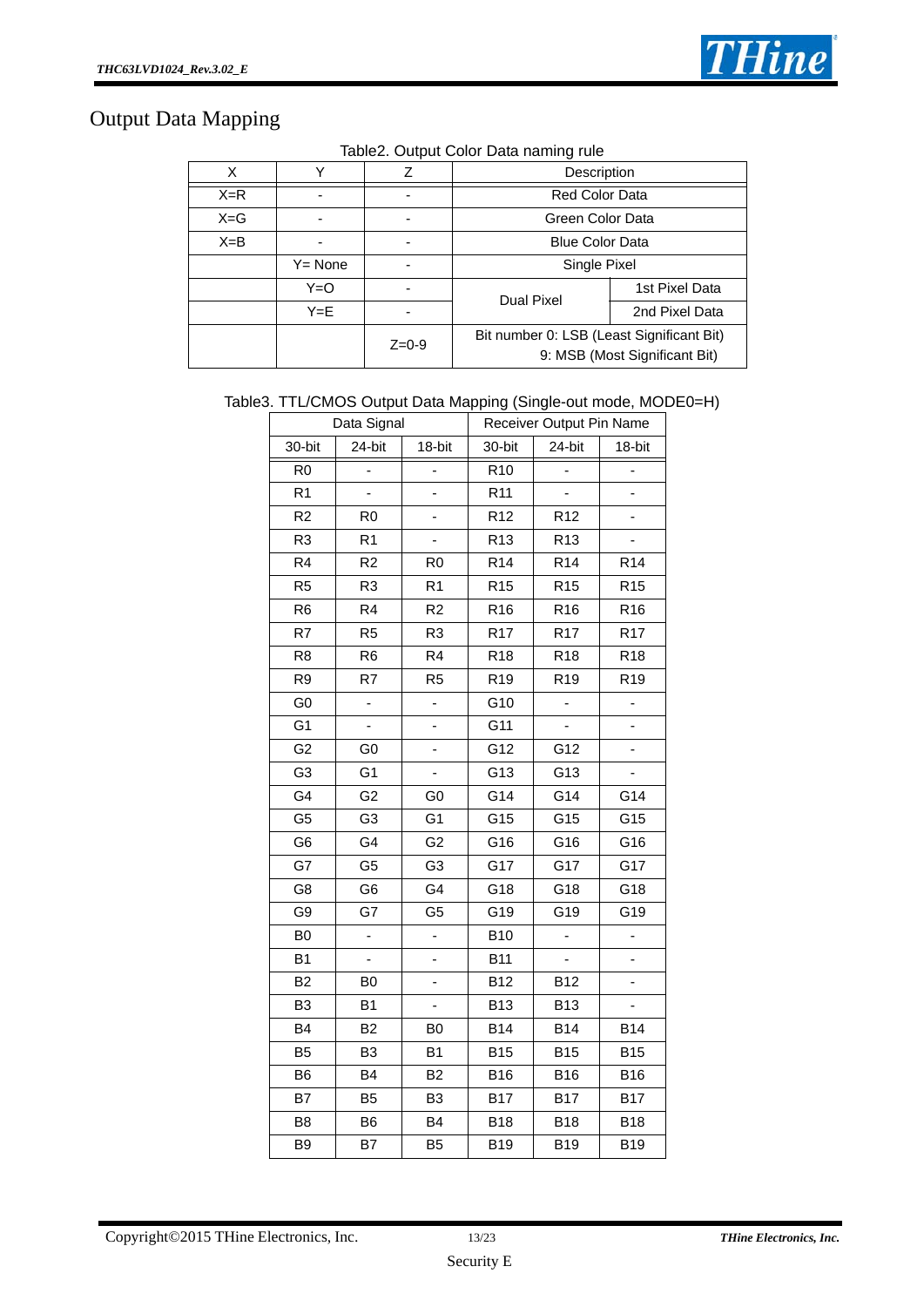

## Output Data Mapping (Continued)

| 1st Pixel Data  |                 |                          |                 |                             |                          | 2nd Pixel Data                             |                          |                 |                 |                 |                              |
|-----------------|-----------------|--------------------------|-----------------|-----------------------------|--------------------------|--------------------------------------------|--------------------------|-----------------|-----------------|-----------------|------------------------------|
|                 | Data Signal     |                          |                 | Receiver Output Pin<br>Name |                          | Receiver Output Pin<br>Data Signal<br>Name |                          |                 |                 |                 |                              |
| 30-bit          | 24-bit          | 18-bit                   | 30-bit          | 24-bit                      | 18-bit                   | 30-bit                                     | 24-bit                   | 18-bit          | 30-bit          | 24-bit          | 18-bit                       |
| RE <sub>0</sub> | ÷,              | $\overline{\phantom{a}}$ | R <sub>10</sub> | ÷                           | ÷                        | RO <sub>0</sub>                            | $\overline{\phantom{a}}$ |                 | R <sub>20</sub> | ÷               | $\overline{\phantom{a}}$     |
| RE1             | ä,              | $\blacksquare$           | R11             | $\frac{1}{2}$               | $\blacksquare$           | RO <sub>1</sub>                            | $\blacksquare$           | $\blacksquare$  | R <sub>22</sub> | ÷,              | $\qquad \qquad \blacksquare$ |
| RE <sub>2</sub> | RE <sub>0</sub> | $\overline{a}$           | R <sub>12</sub> | R <sub>12</sub>             | ä,                       | RO <sub>2</sub>                            | RO <sub>0</sub>          | $\blacksquare$  | R <sub>22</sub> | R <sub>22</sub> |                              |
| RE3             | RE1             | ä,                       | R <sub>13</sub> | R <sub>13</sub>             |                          | RO <sub>3</sub>                            | RO <sub>1</sub>          | $\overline{a}$  | R <sub>23</sub> | R <sub>23</sub> |                              |
| RE4             | RE <sub>2</sub> | RE <sub>0</sub>          | R <sub>14</sub> | R <sub>14</sub>             | R <sub>14</sub>          | RO <sub>4</sub>                            | RO <sub>2</sub>          | RO <sub>0</sub> | R <sub>24</sub> | R <sub>24</sub> | R <sub>24</sub>              |
| RE <sub>5</sub> | RE3             | RE1                      | R <sub>15</sub> | R <sub>15</sub>             | R <sub>15</sub>          | RO <sub>5</sub>                            | RO <sub>3</sub>          | RO <sub>1</sub> | R <sub>25</sub> | R <sub>25</sub> | R <sub>25</sub>              |
| RE <sub>6</sub> | RE4             | RE <sub>2</sub>          | R <sub>16</sub> | R <sub>16</sub>             | R <sub>16</sub>          | RO <sub>6</sub>                            | RO4                      | RO <sub>2</sub> | R <sub>26</sub> | R <sub>26</sub> | R <sub>26</sub>              |
| RE7             | RE <sub>5</sub> | RE3                      | R <sub>17</sub> | R <sub>17</sub>             | <b>R17</b>               | RO7                                        | RO <sub>5</sub>          | RO <sub>3</sub> | R <sub>27</sub> | R <sub>27</sub> | R <sub>27</sub>              |
| RE <sub>8</sub> | RE <sub>6</sub> | RE4                      | R <sub>18</sub> | <b>R18</b>                  | R <sub>18</sub>          | RO <sub>8</sub>                            | RO <sub>6</sub>          | RO <sub>4</sub> | <b>R28</b>      | R28             | <b>R28</b>                   |
| RE9             | RE7             | RE <sub>5</sub>          | R <sub>19</sub> | R <sub>19</sub>             | R <sub>19</sub>          | RO <sub>9</sub>                            | RO7                      | RO <sub>5</sub> | R <sub>29</sub> | R <sub>29</sub> | R <sub>29</sub>              |
| GE <sub>0</sub> | $\overline{a}$  | $\overline{a}$           | G10             | L,                          | $\blacksquare$           | GO <sub>0</sub>                            | $\blacksquare$           |                 | G20             | L,              | ÷                            |
| GE <sub>1</sub> | $\overline{a}$  | $\blacksquare$           | G11             | ä,                          | $\frac{1}{2}$            | GO <sub>1</sub>                            | $\mathbf{r}$             | $\blacksquare$  | G22             | ÷,              |                              |
| GE <sub>2</sub> | GE <sub>0</sub> | $\overline{a}$           | G12             | G12                         | $\overline{a}$           | GO <sub>2</sub>                            | GO <sub>0</sub>          |                 | G22             | G22             |                              |
| GE <sub>3</sub> | GE1             | $\overline{\phantom{a}}$ | G13             | G13                         | ÷,                       | GO <sub>3</sub>                            | GO <sub>1</sub>          | $\blacksquare$  | G23             | G23             |                              |
| GE4             | GE <sub>2</sub> | GE <sub>0</sub>          | G14             | G14                         | G14                      | GO <sub>4</sub>                            | GO <sub>2</sub>          | GO <sub>0</sub> | G24             | G24             | G24                          |
| GE <sub>5</sub> | GE <sub>3</sub> | GE <sub>1</sub>          | G15             | G15                         | G15                      | GO <sub>5</sub>                            | GO <sub>3</sub>          | GO <sub>1</sub> | G25             | G25             | G25                          |
| GE <sub>6</sub> | GE4             | GE <sub>2</sub>          | G16             | G16                         | G16                      | GO <sub>6</sub>                            | GO <sub>4</sub>          | GO <sub>2</sub> | G26             | G26             | G26                          |
| GE7             | GE <sub>5</sub> | GE <sub>3</sub>          | G17             | G17                         | G17                      | GO7                                        | GO <sub>5</sub>          | GO <sub>3</sub> | G27             | G27             | G27                          |
| GE8             | GE <sub>6</sub> | GE4                      | G18             | G18                         | G18                      | GO <sub>8</sub>                            | GO <sub>6</sub>          | GO <sub>4</sub> | G28             | G28             | G28                          |
| GE9             | GE7             | GE <sub>5</sub>          | G19             | G19                         | G19                      | GO <sub>9</sub>                            | GO7                      | GO <sub>5</sub> | G29             | G29             | G29                          |
| BE <sub>0</sub> | $\frac{1}{2}$   | ä,                       | <b>B10</b>      | ÷,                          | ÷,                       | BO <sub>0</sub>                            | ä,                       | ä,              | <b>B20</b>      | $\blacksquare$  |                              |
| BE <sub>1</sub> | $\overline{a}$  | $\overline{a}$           | <b>B11</b>      | $\overline{a}$              | ä,                       | BO <sub>1</sub>                            | $\overline{a}$           |                 | <b>B22</b>      | $\overline{a}$  |                              |
| BE <sub>2</sub> | BE <sub>0</sub> | $\blacksquare$           | <b>B12</b>      | <b>B12</b>                  | $\overline{\phantom{a}}$ | BO <sub>2</sub>                            | BO <sub>0</sub>          | ä,              | <b>B22</b>      | <b>B22</b>      |                              |
| BE <sub>3</sub> | BE <sub>1</sub> | $\overline{\phantom{a}}$ | <b>B13</b>      | <b>B13</b>                  | $\frac{1}{2}$            | BO <sub>3</sub>                            | BO <sub>1</sub>          | $\blacksquare$  | <b>B23</b>      | <b>B23</b>      | $\overline{a}$               |
| BE4             | BE <sub>2</sub> | BE <sub>0</sub>          | <b>B14</b>      | <b>B14</b>                  | <b>B14</b>               | BO <sub>4</sub>                            | BO <sub>2</sub>          | BO <sub>0</sub> | <b>B24</b>      | <b>B24</b>      | <b>B24</b>                   |
| BE <sub>5</sub> | BE3             | BE <sub>1</sub>          | <b>B15</b>      | <b>B15</b>                  | <b>B15</b>               | BO <sub>5</sub>                            | BO <sub>3</sub>          | BO <sub>1</sub> | <b>B25</b>      | <b>B25</b>      | <b>B25</b>                   |
| BE <sub>6</sub> | BE4             | BE <sub>2</sub>          | <b>B16</b>      | <b>B16</b>                  | <b>B16</b>               | BO <sub>6</sub>                            | BO <sub>4</sub>          | BO <sub>2</sub> | <b>B26</b>      | <b>B26</b>      | <b>B26</b>                   |
| BE7             | BE <sub>5</sub> | BE3                      | <b>B17</b>      | <b>B17</b>                  | <b>B17</b>               | BO <sub>7</sub>                            | BO <sub>5</sub>          | BO <sub>3</sub> | <b>B27</b>      | <b>B27</b>      | <b>B27</b>                   |
| BE <sub>8</sub> | BE <sub>6</sub> | BE4                      | B18             | <b>B18</b>                  | <b>B18</b>               | BO <sub>8</sub>                            | BO <sub>6</sub>          | BO <sub>4</sub> | <b>B28</b>      | <b>B28</b>      | <b>B28</b>                   |
| BE9             | BE7             | BE <sub>5</sub>          | <b>B19</b>      | <b>B19</b>                  | <b>B19</b>               | BO <sub>9</sub>                            | BO <sub>7</sub>          | BO <sub>5</sub> | <b>B29</b>      | <b>B29</b>      | <b>B29</b>                   |

Table4. TTL/CMOS Output Data Mapping (Dual-out mode, MODE0=L)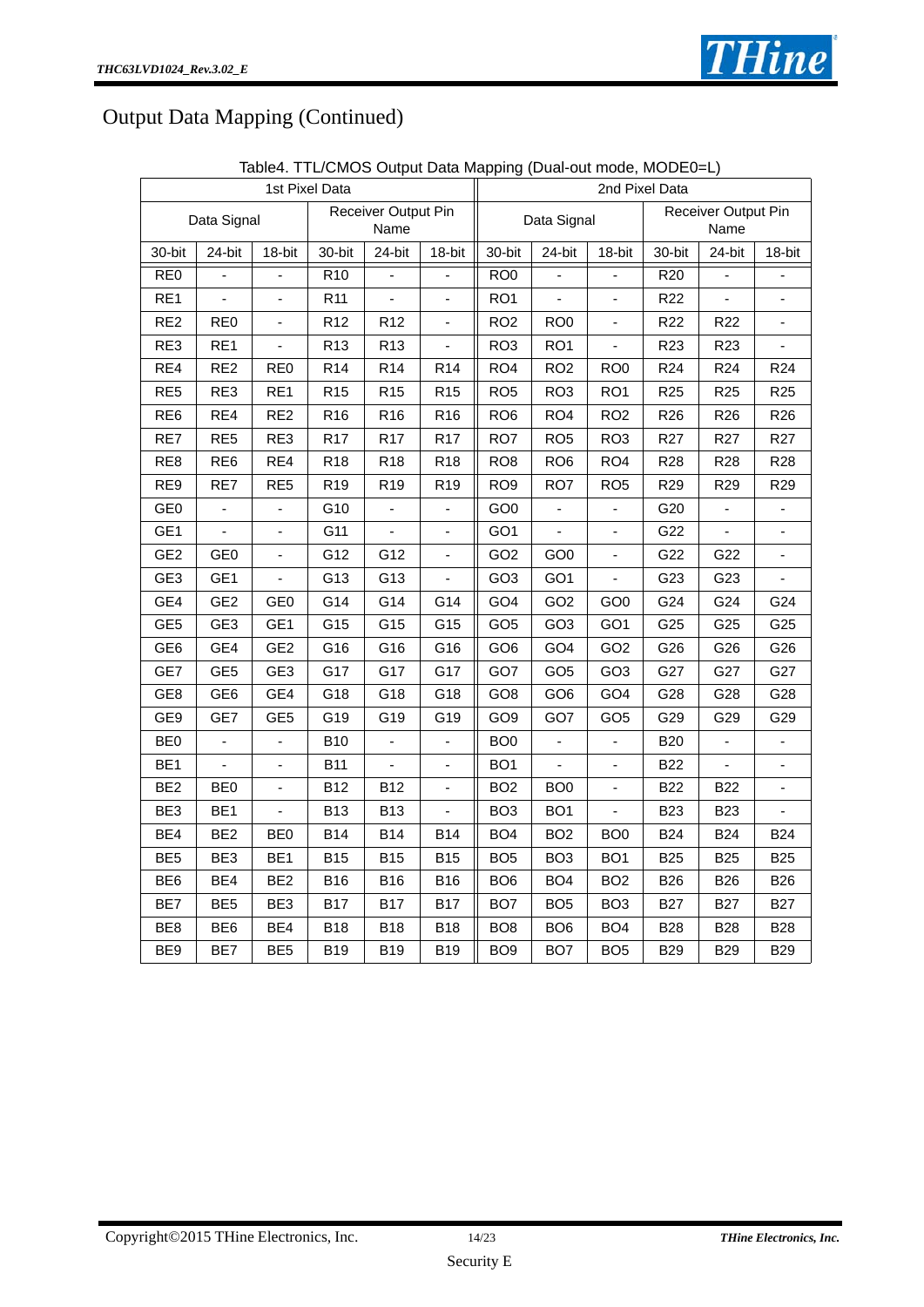

## LVDS Input Data Mapping



Fig11. LVDS Inputs Mapped to TTL Data Outputs MODE1= L (Dual-in Mode)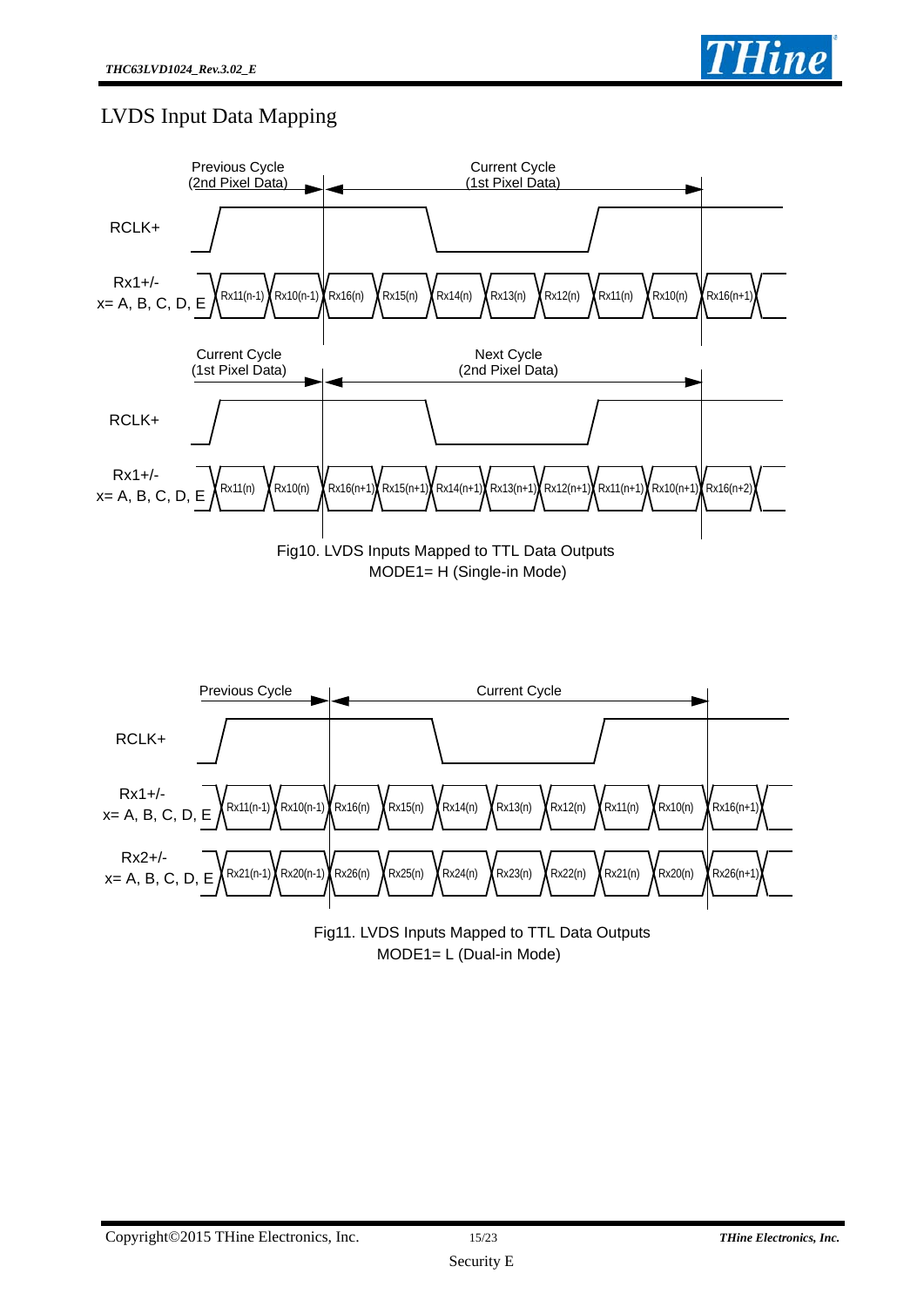

| <b>LVDS</b>      | <b>Mapping Mode1</b> | Mapping Mode2      |  |
|------------------|----------------------|--------------------|--|
| Input Data       | (Output Pin Name)    | (Output Pin Name)  |  |
| <b>RA10</b>      | R <sub>14</sub>      | R <sub>12</sub>    |  |
| <b>RA11</b>      | R <sub>15</sub>      | R <sub>13</sub>    |  |
| <b>RA12</b>      | R <sub>16</sub>      | R <sub>14</sub>    |  |
| <b>RA13</b>      | R <sub>17</sub>      | R <sub>15</sub>    |  |
| <b>RA14</b>      | R <sub>18</sub>      | R <sub>16</sub>    |  |
| <b>RA15</b>      | R <sub>19</sub>      | R <sub>17</sub>    |  |
| <b>RA16</b>      | G14                  | G12                |  |
| <b>RB10</b>      | G15                  | G13                |  |
| <b>RB11</b>      | G16                  | G14                |  |
| <b>RB12</b>      | G17                  | G15                |  |
| <b>RB13</b>      | G18                  | G16                |  |
| <b>RB14</b>      | G19                  | G17                |  |
| <b>RB15</b>      | <b>B14</b>           | <b>B12</b>         |  |
| RB <sub>16</sub> | <b>B15</b>           | <b>B13</b>         |  |
| <b>RC10</b>      | B16                  | <b>B14</b>         |  |
| <b>RC11</b>      | <b>B17</b>           | <b>B15</b>         |  |
| <b>RC12</b>      | <b>B18</b>           | B16                |  |
| <b>RC13</b>      | B19                  | <b>B17</b>         |  |
| <b>RC14</b>      | <b>HSYNC</b>         | <b>HSYNC</b>       |  |
| <b>RC15</b>      | <b>VSYNC</b>         | <b>VSYNC</b>       |  |
| <b>RC16</b>      | DE                   | DE                 |  |
| <b>RD10</b>      | R <sub>12</sub>      | R <sub>18</sub>    |  |
| <b>RD11</b>      | R <sub>13</sub>      | R <sub>19</sub>    |  |
| <b>RD12</b>      | G12                  | G18                |  |
| <b>RD13</b>      | G13                  | G19                |  |
| <b>RD14</b>      | B12                  | <b>B18</b>         |  |
| RD <sub>15</sub> | <b>B13</b>           | <b>B19</b>         |  |
| <b>RD16</b>      | CONT <sub>11</sub>   | CONT <sub>11</sub> |  |
| <b>RE10</b>      | R <sub>10</sub>      | R <sub>10</sub>    |  |
| <b>RE11</b>      | R <sub>11</sub>      | R <sub>11</sub>    |  |
| <b>RE12</b>      | G10                  | G10                |  |
| <b>RE13</b>      | G11                  | G11                |  |
| <b>RE14</b>      | <b>B10</b>           | <b>B10</b>         |  |
| <b>RE15</b>      | <b>B11</b>           | <b>B11</b>         |  |
| <b>RE16</b>      | CONT12               | CONT12             |  |

#### Table5. LVDS Input Data Mapping (Single-in/Single-out, MODE<1:0>=HH)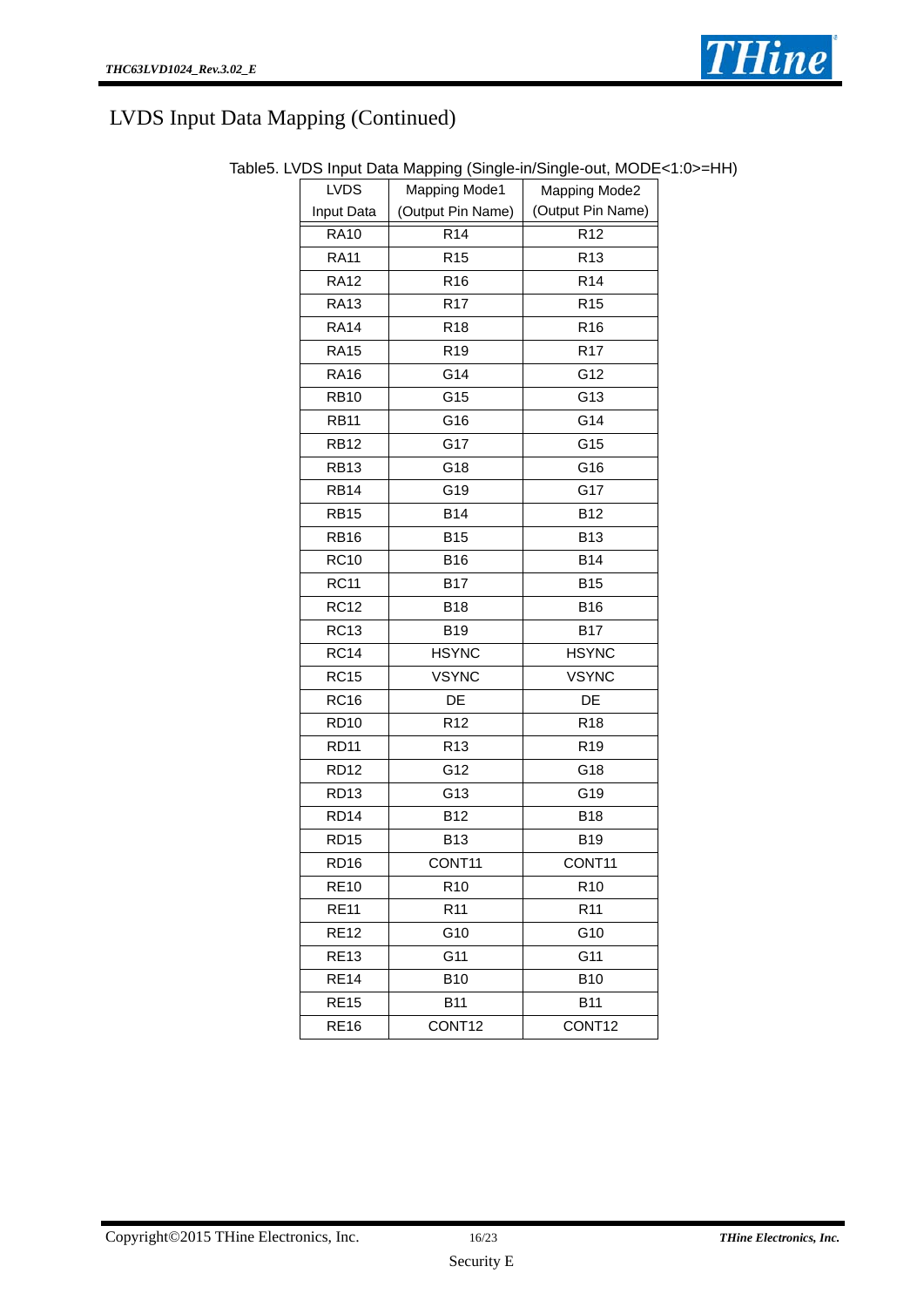

| Table6. LVDS Input Data Mapping (Single-in/Dual-out, MODE<1:0>=HL) |  |  |  |  |  |  |  |  |  |  |
|--------------------------------------------------------------------|--|--|--|--|--|--|--|--|--|--|
|--------------------------------------------------------------------|--|--|--|--|--|--|--|--|--|--|

|                                               | 1st Pixel Data                                                           |                 | 2nd Pixel Data                                |                                           |                                    |  |
|-----------------------------------------------|--------------------------------------------------------------------------|-----------------|-----------------------------------------------|-------------------------------------------|------------------------------------|--|
| <b>LVDS</b><br>Input Data<br>(1st Pixel Data) | Mapping Mode1<br>Mapping Mode2<br>(Output Pin Name)<br>(Output Pin Name) |                 | <b>LVDS</b><br>Input Data<br>(1st Pixel Data) | <b>Mapping Mode1</b><br>(Output Pin Name) | Mapping Mode2<br>(Output Pin Name) |  |
| $\overline{RA10(n)}$                          | $\overline{R}$ 14                                                        | R <sub>12</sub> | RA10(n+1)                                     | R <sub>24</sub>                           | <b>R22</b>                         |  |
| RA11(n)                                       | R <sub>15</sub>                                                          | R <sub>13</sub> | RA11(n+1)                                     | R <sub>25</sub>                           | R <sub>23</sub>                    |  |
| RA12(n)                                       | R <sub>16</sub>                                                          | R <sub>14</sub> | RA12(n+1)                                     | R <sub>26</sub>                           | R <sub>24</sub>                    |  |
| RA13(n)                                       | R <sub>17</sub>                                                          | R <sub>15</sub> | RA13(n+1)                                     | R <sub>27</sub>                           | R <sub>25</sub>                    |  |
| RA14(n)                                       | R <sub>18</sub>                                                          | R <sub>16</sub> | RA14(n+1)                                     | R <sub>28</sub>                           | R <sub>26</sub>                    |  |
| RA15(n)                                       | R <sub>19</sub>                                                          | R <sub>17</sub> | RA15(n+1)                                     | R <sub>29</sub>                           | R <sub>27</sub>                    |  |
| RA16(n)                                       | G14                                                                      | G12             | RA16(n+1)                                     | G24                                       | G22                                |  |
| RB10(n)                                       | G15                                                                      | G13             | RB10(n+1)                                     | G25                                       | G23                                |  |
| <b>RB11(n)</b>                                | G16                                                                      | G14             | RB11(n+1)                                     | G26                                       | G24                                |  |
| RB12(n)                                       | G17                                                                      | G15             | RB12(n+1)                                     | G27                                       | G25                                |  |
| RB13(n)                                       | G18                                                                      | G16             | RB13(n+1)                                     | G28                                       | G26                                |  |
| RB14(n)                                       | G19                                                                      | G17             | RB14(n+1)                                     | G29                                       | G27                                |  |
| RB15(n)                                       | <b>B14</b>                                                               | <b>B12</b>      | RB15(n+1)                                     | <b>B24</b>                                | <b>B22</b>                         |  |
| RB16(n)                                       | <b>B15</b>                                                               | <b>B13</b>      | RB16(n+1)                                     | <b>B25</b>                                | <b>B23</b>                         |  |
| RC10(n)                                       | <b>B16</b>                                                               | <b>B14</b>      | $RC10(n+1)$                                   | <b>B26</b>                                | <b>B24</b>                         |  |
| RC11(n)                                       | <b>B17</b>                                                               | <b>B15</b>      | $RC11(n+1)$                                   | <b>B27</b>                                | <b>B25</b>                         |  |
| RC12(n)                                       | <b>B18</b>                                                               | <b>B16</b>      | $RC12(n+1)$                                   | <b>B28</b>                                | <b>B26</b>                         |  |
| RC13(n)                                       | <b>B19</b>                                                               | <b>B17</b>      | $RC13(n+1)$                                   | <b>B29</b>                                | <b>B27</b>                         |  |
| RC14(n)                                       | <b>HSYNC</b>                                                             | <b>HSYNC</b>    | $RC14(n+1)$                                   | <b>HSYNC</b>                              | <b>HSYNC</b>                       |  |
| RC15(n)                                       | <b>VSYNC</b>                                                             | <b>VSYNC</b>    | $RC15(n+1)$                                   | <b>VSYNC</b>                              | <b>VSYNC</b>                       |  |
| RC16(n)                                       | DE                                                                       | DE              | $RC16(n+1)$                                   | DE                                        | DE                                 |  |
| RD10(n)                                       | R <sub>12</sub>                                                          | R <sub>18</sub> | RD10(n+1)                                     | R <sub>22</sub>                           | R <sub>28</sub>                    |  |
| RD11(n)                                       | R <sub>13</sub>                                                          | R <sub>19</sub> | RD11(n+1)                                     | R <sub>23</sub>                           | R <sub>29</sub>                    |  |
| RD12(n)                                       | G12                                                                      | G18             | RD12(n+1)                                     | G22                                       | G28                                |  |
| RD13(n)                                       | G13                                                                      | G19             | RD13(n+1)                                     | G23                                       | G29                                |  |
| RD14(n)                                       | <b>B12</b>                                                               | <b>B18</b>      | RD14(n+1)                                     | <b>B22</b>                                | <b>B28</b>                         |  |
| RD15(n)                                       | <b>B13</b>                                                               | <b>B19</b>      | RD15(n+1)                                     | <b>B23</b>                                | <b>B29</b>                         |  |
| RD16(n)                                       | CONT11                                                                   | CONT11          | RD16(n+1)                                     | CONT21                                    | CONT21                             |  |
| RE10(n)                                       | R <sub>10</sub>                                                          | R <sub>10</sub> | $RE10(n+1)$                                   | R <sub>20</sub>                           | R <sub>20</sub>                    |  |
| RE11(n)                                       | R <sub>11</sub>                                                          | R <sub>11</sub> | $RE11(n+1)$                                   | R <sub>21</sub>                           | R <sub>21</sub>                    |  |
| RE12(n)                                       | G10                                                                      | G10             | $RE12(n+1)$                                   | G20                                       | G20                                |  |
| RE13(n)                                       | G11                                                                      | G11             | $RE13(n+1)$                                   | G21                                       | G21                                |  |
| <b>RE14(n)</b>                                | <b>B10</b>                                                               | <b>B10</b>      | $RE14(n+1)$                                   | <b>B20</b>                                | <b>B20</b>                         |  |
| RE15(n)                                       | <b>B11</b>                                                               | <b>B11</b>      | $RE15(n+1)$                                   | <b>B21</b>                                | <b>B21</b>                         |  |
| RE16(n)                                       | CONT12                                                                   | CONT12          | RE16(n+1)                                     | CONT22                                    | CONT22                             |  |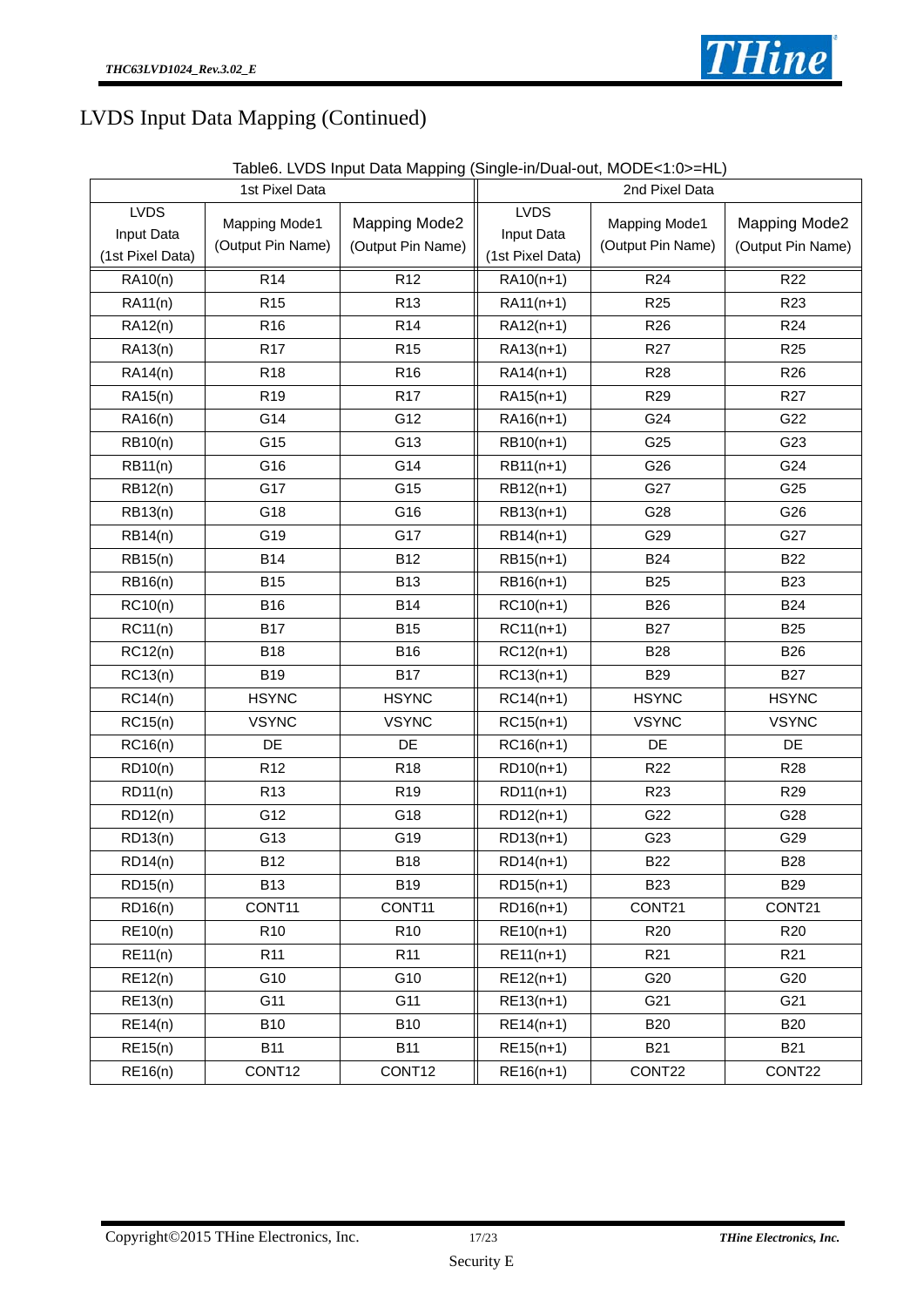

| Table7. LVDS Input Data Mapping (Dual-in/Single-out DDR On or Off, MODE<1:0>=LH, MODE2=H or L) |  |  |
|------------------------------------------------------------------------------------------------|--|--|
|------------------------------------------------------------------------------------------------|--|--|

|                                               | 1st Pixel Data                                                           |           | 2nd Pixel Data                                |                                           |                                    |  |
|-----------------------------------------------|--------------------------------------------------------------------------|-----------|-----------------------------------------------|-------------------------------------------|------------------------------------|--|
| <b>LVDS</b><br>Input Data<br>(1st Pixel Data) | Mapping Mode1<br>Mapping Mode2<br>(Output Pin Name)<br>(Output Pin Name) |           | <b>LVDS</b><br>Input Data<br>(2nd Pixel Data) | <b>Mapping Mode1</b><br>(Output Pin Name) | Mapping Mode2<br>(Output Pin Name) |  |
| <b>RA10</b>                                   | R14(n)                                                                   | R12(n)    | <b>RA20</b>                                   | $R14(n+1)$                                | $R12(n+1)$                         |  |
| <b>RA11</b>                                   | R15(n)                                                                   | R13(n)    | <b>RA21</b>                                   | $R15(n+1)$                                | $R13(n+1)$                         |  |
| <b>RA12</b>                                   | R16(n)                                                                   | R14(n)    | <b>RA22</b>                                   | $R16(n+1)$                                | $R14(n+1)$                         |  |
| <b>RA13</b>                                   | R17(n)                                                                   | R15(n)    | <b>RA23</b>                                   | $R17(n+1)$                                | $R15(n+1)$                         |  |
| <b>RA14</b>                                   | R18(n)                                                                   | R16(n)    | <b>RA24</b>                                   | $R18(n+1)$                                | $R16(n+1)$                         |  |
| <b>RA15</b>                                   | R19(n)                                                                   | R17(n)    | <b>RA25</b>                                   | $R19(n+1)$                                | $R17(n+1)$                         |  |
| <b>RA16</b>                                   | G14(n)                                                                   | G12(n)    | <b>RA26</b>                                   | $G14(n+1)$                                | $G12(n+1)$                         |  |
| <b>RB10</b>                                   | G15(n)                                                                   | G13(n)    | <b>RB20</b>                                   | $G15(n+1)$                                | $G13(n+1)$                         |  |
| <b>RB11</b>                                   | G16(n)                                                                   | G14(n)    | <b>RB21</b>                                   | $G16(n+1)$                                | $G14(n+1)$                         |  |
| <b>RB12</b>                                   | G17(n)                                                                   | G15(n)    | <b>RB22</b>                                   | $G17(n+1)$                                | $G15(n+1)$                         |  |
| <b>RB13</b>                                   | G18(n)                                                                   | G16(n)    | <b>RB23</b>                                   | $G18(n+1)$                                | $G16(n+1)$                         |  |
| <b>RB14</b>                                   | G19(n)                                                                   | G17(n)    | <b>RB24</b>                                   | $G19(n+1)$                                | $G17(n+1)$                         |  |
| <b>RB15</b>                                   | B14(n)                                                                   | B12(n)    | <b>RB25</b>                                   | $B14(n+1)$                                | $B12(n+1)$                         |  |
| <b>RB16</b>                                   | B15(n)                                                                   | B13(n)    | <b>RB26</b>                                   | $B15(n+1)$                                | $B13(n+1)$                         |  |
| <b>RC10</b>                                   | B16(n)                                                                   | B14(n)    | <b>RC20</b>                                   | $B16(n+1)$                                | $B14(n+1)$                         |  |
| <b>RC11</b>                                   | B17(n)                                                                   | B15(n)    | <b>RC21</b>                                   | $B17(n+1)$                                | $B15(n+1)$                         |  |
| <b>RC12</b>                                   | B18(n)                                                                   | B16(n)    | <b>RC22</b>                                   | $B18(n+1)$                                | $B16(n+1)$                         |  |
| <b>RC13</b>                                   | B19(n)                                                                   | B17(n)    | <b>RC23</b>                                   | $B19(n+1)$                                | $B17(n+1)$                         |  |
| <b>RC14</b>                                   | HSYNC(n)                                                                 | HSYNC(n)  | <b>RC24</b>                                   | HSYNC(n+1)                                | HSYNC(n+1)                         |  |
| <b>RC15</b>                                   | VSYNC(n)                                                                 | VSYNC(n)  | <b>RC25</b>                                   | $VSYNC(n+1)$                              | $VSYNC(n+1)$                       |  |
| <b>RC16</b>                                   | DE(n)                                                                    | DE(n)     | <b>RC26</b>                                   | $DE(n+1)$                                 | $DE(n+1)$                          |  |
| <b>RD10</b>                                   | R12(n)                                                                   | R18(n)    | <b>RD20</b>                                   | $R12(n+1)$                                | $R18(n+1)$                         |  |
| <b>RD11</b>                                   | R13(n)                                                                   | R19(n)    | <b>RD21</b>                                   | $R13(n+1)$                                | $R19(n+1)$                         |  |
| <b>RD12</b>                                   | G12(n)                                                                   | G18(n)    | <b>RD22</b>                                   | $G12(n+1)$                                | $G18(n+1)$                         |  |
| RD <sub>13</sub>                              | G13(n)                                                                   | G19(n)    | <b>RD23</b>                                   | $G13(n+1)$                                | $G19(n+1)$                         |  |
| RD <sub>14</sub>                              | B12(n)                                                                   | B18(n)    | RD <sub>24</sub>                              | $B12(n+1)$                                | $B18(n+1)$                         |  |
| <b>RD15</b>                                   | B13(n)                                                                   | B19(n)    | <b>RD25</b>                                   | $B13(n+1)$                                | $B19(n+1)$                         |  |
| RD <sub>16</sub>                              | CONT11(n)                                                                | CONT11(n) | <b>RD26</b>                                   | CONT11(n+1)                               | CONT11(n+1)                        |  |
| <b>RE10</b>                                   | R10(n)                                                                   | R10(n)    | <b>RE20</b>                                   | $R10(n+1)$                                | $R10(n+1)$                         |  |
| <b>RE11</b>                                   | R11(n)                                                                   | R11(n)    | <b>RE21</b>                                   | $R11(n+1)$                                | $R11(n+1)$                         |  |
| <b>RE12</b>                                   | G10(n)                                                                   | G10(n)    | <b>RE22</b>                                   | $G10(n+1)$                                | $G10(n+1)$                         |  |
| <b>RE13</b>                                   | G11(n)                                                                   | G11(n)    | <b>RE23</b>                                   | $G11(n+1)$                                | $G11(n+1)$                         |  |
| <b>RE14</b>                                   | B10(n)                                                                   | B10(n)    | <b>RE24</b>                                   | $B10(n+1)$                                | $B10(n+1)$                         |  |
| <b>RE15</b>                                   | B11(n)                                                                   | B11(n)    | <b>RE25</b>                                   | $B11(n+1)$                                | $B11(n+1)$                         |  |
| <b>RE16</b>                                   | CONT12(n)                                                                | CONT12(n) | <b>RE26</b>                                   | CONT12(n+1)                               | CONT12(n+1)                        |  |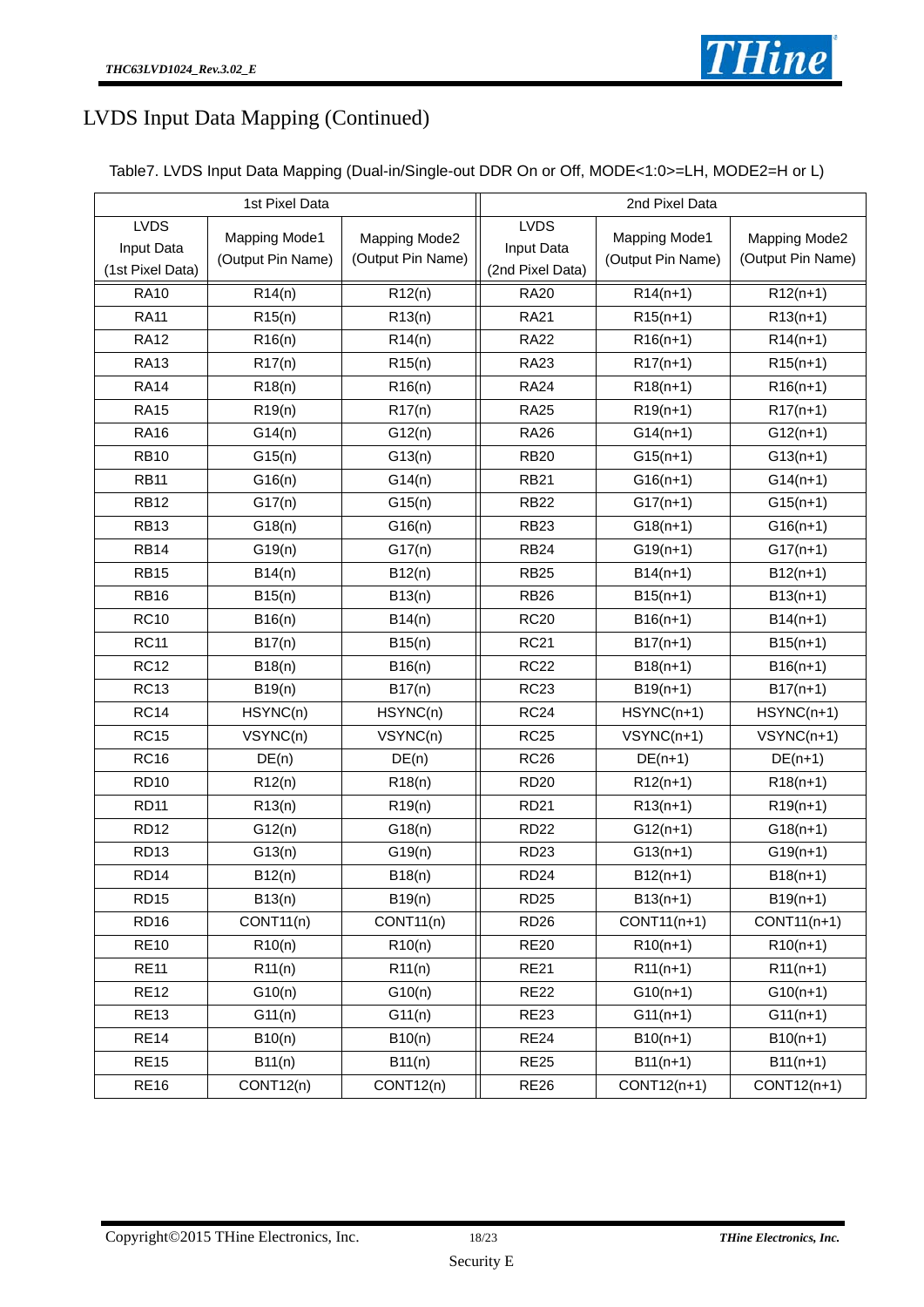

|                                               | 1st Pixel Data                                                                  |                 | 2nd Pixel Data                                |                                           |                                    |  |
|-----------------------------------------------|---------------------------------------------------------------------------------|-----------------|-----------------------------------------------|-------------------------------------------|------------------------------------|--|
| <b>LVDS</b><br>Input Data<br>(1st Pixel Data) | <b>Mapping Mode1</b><br>Mapping Mode2<br>(Output Pin Name)<br>(Output Pin Name) |                 | <b>LVDS</b><br>Input Data<br>(2nd Pixel Data) | <b>Mapping Mode1</b><br>(Output Pin Name) | Mapping Mode2<br>(Output Pin Name) |  |
| <b>RA10</b>                                   | R <sub>14</sub>                                                                 | R <sub>12</sub> | <b>RA20</b>                                   | R <sub>24</sub>                           | R <sub>22</sub>                    |  |
| <b>RA11</b>                                   | R <sub>15</sub>                                                                 | R <sub>13</sub> | <b>RA21</b>                                   | R <sub>25</sub>                           | R <sub>23</sub>                    |  |
| <b>RA12</b>                                   | R <sub>16</sub>                                                                 | R <sub>14</sub> | <b>RA22</b>                                   | R <sub>26</sub>                           | R <sub>24</sub>                    |  |
| <b>RA13</b>                                   | R <sub>17</sub>                                                                 | R <sub>15</sub> | <b>RA23</b>                                   | R <sub>27</sub>                           | R <sub>25</sub>                    |  |
| <b>RA14</b>                                   | <b>R18</b>                                                                      | R <sub>16</sub> | <b>RA24</b>                                   | R <sub>28</sub>                           | R <sub>26</sub>                    |  |
| <b>RA15</b>                                   | R <sub>19</sub>                                                                 | R <sub>17</sub> | <b>RA25</b>                                   | R <sub>29</sub>                           | R <sub>27</sub>                    |  |
| <b>RA16</b>                                   | G14                                                                             | G12             | <b>RA26</b>                                   | G24                                       | G22                                |  |
| <b>RB10</b>                                   | G15                                                                             | G13             | <b>RB20</b>                                   | G25                                       | G23                                |  |
| <b>RB11</b>                                   | G16                                                                             | G14             | <b>RB21</b>                                   | G26                                       | G24                                |  |
| <b>RB12</b>                                   | G17                                                                             | G15             | <b>RB22</b>                                   | G27                                       | G25                                |  |
| <b>RB13</b>                                   | G18                                                                             | G16             | <b>RB23</b>                                   | G28                                       | G26                                |  |
| <b>RB14</b>                                   | G19                                                                             | G17             | <b>RB24</b>                                   | G29                                       | G27                                |  |
| <b>RB15</b>                                   | <b>B14</b>                                                                      | <b>B12</b>      | <b>RB25</b>                                   | <b>B24</b>                                | <b>B22</b>                         |  |
| <b>RB16</b>                                   | <b>B15</b>                                                                      | <b>B13</b>      | <b>RB26</b>                                   | <b>B25</b>                                | <b>B23</b>                         |  |
| <b>RC10</b>                                   | <b>B16</b>                                                                      | <b>B14</b>      | <b>RC20</b>                                   | <b>B26</b>                                | <b>B24</b>                         |  |
| <b>RC11</b>                                   | <b>B17</b>                                                                      | <b>B15</b>      | <b>RC21</b>                                   | <b>B27</b>                                | <b>B25</b>                         |  |
| <b>RC12</b>                                   | <b>B18</b>                                                                      | <b>B16</b>      | <b>RC22</b>                                   | <b>B28</b>                                | <b>B26</b>                         |  |
| <b>RC13</b>                                   | <b>B19</b>                                                                      | <b>B17</b>      | <b>RC23</b>                                   | <b>B29</b>                                | <b>B27</b>                         |  |
| <b>RC14</b>                                   | <b>HSYNC</b>                                                                    | <b>HSYNC</b>    | <b>RC24</b>                                   |                                           |                                    |  |
| <b>RC15</b>                                   | <b>VSYNC</b>                                                                    | <b>VSYNC</b>    | <b>RC25</b>                                   | N/A                                       |                                    |  |
| <b>RC16</b>                                   | DE                                                                              | DE              | <b>RC26</b>                                   |                                           |                                    |  |
| <b>RD10</b>                                   | R <sub>12</sub>                                                                 | R <sub>18</sub> | <b>RD20</b>                                   | R <sub>22</sub>                           | R <sub>28</sub>                    |  |
| <b>RD11</b>                                   | R <sub>13</sub>                                                                 | R <sub>19</sub> | <b>RD21</b>                                   | R <sub>23</sub>                           | R <sub>29</sub>                    |  |
| <b>RD12</b>                                   | G12                                                                             | G18             | <b>RD22</b>                                   | G22                                       | G28                                |  |
| RD <sub>13</sub>                              | G13                                                                             | G19             | <b>RD23</b>                                   | G23                                       | G29                                |  |
| RD14                                          | <b>B12</b>                                                                      | <b>B18</b>      | RD <sub>24</sub>                              | <b>B22</b>                                | <b>B28</b>                         |  |
| RD <sub>15</sub>                              | <b>B13</b>                                                                      | <b>B19</b>      | <b>RD25</b>                                   | <b>B23</b>                                | <b>B29</b>                         |  |
| <b>RD16</b>                                   | CONT11                                                                          | CONT11          | <b>RD26</b>                                   | CONT21                                    | CONT21                             |  |
| <b>RE10</b>                                   | R <sub>10</sub>                                                                 | R <sub>10</sub> | <b>RE20</b>                                   | R <sub>20</sub>                           | R <sub>20</sub>                    |  |
| <b>RE11</b>                                   | R <sub>11</sub>                                                                 | R <sub>11</sub> | <b>RE21</b>                                   | R <sub>21</sub>                           | R <sub>21</sub>                    |  |
| <b>RE12</b>                                   | G10                                                                             | G10             | <b>RE22</b>                                   | G20                                       | G20                                |  |
| <b>RE13</b>                                   | G11                                                                             | G11             | <b>RE23</b>                                   | G21                                       | G21                                |  |
| <b>RE14</b>                                   | <b>B10</b>                                                                      | <b>B10</b>      | <b>RE24</b>                                   | <b>B20</b>                                | <b>B20</b>                         |  |
| <b>RE15</b>                                   | <b>B11</b>                                                                      | <b>B11</b>      | <b>RE25</b>                                   | <b>B21</b>                                | <b>B21</b>                         |  |
| <b>RE16</b>                                   | CONT12                                                                          | CONT12          | <b>RE26</b>                                   | CONT22                                    | CONT22                             |  |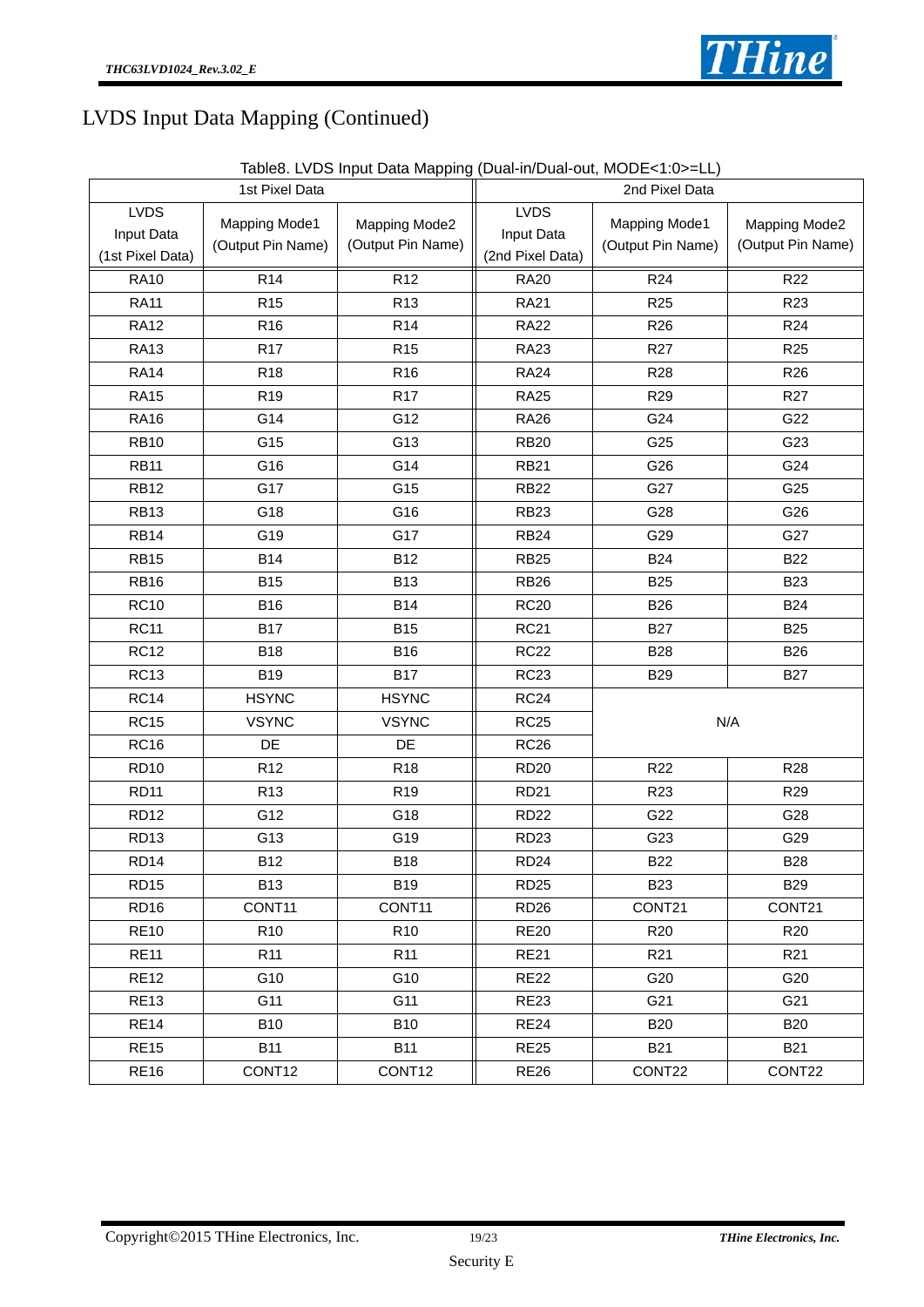

#### Note

1)Power On Sequence Power on LVDS-Tx after THC63LVD1024.

#### 2)Cable Connection and Disconnection

Don't connect and disconnect the LVDS cable, when the power is supplied to the system.

#### 3)GND Connection

 Connect the each GND of the PCB which LVDS-Tx and THC63LVD1024 on it. It is better for EMI reduction to place GND cable as close to LVDS cable as possible.

#### 4)Multi Drop Connection

Multi drop connection is not recommended.



#### 5)Asynchronous use

Asynchronous use such as following system is not recommended.



|    | TCLK+ | <b>CLKOUT</b>        |
|----|-------|----------------------|
|    | TCLK- | THC63LVD1024<br>DATA |
| IC |       | IC                   |
|    | TCLK+ | <b>DATA</b>          |
|    | TCLK- | THC63LVD1024         |
|    |       |                      |

.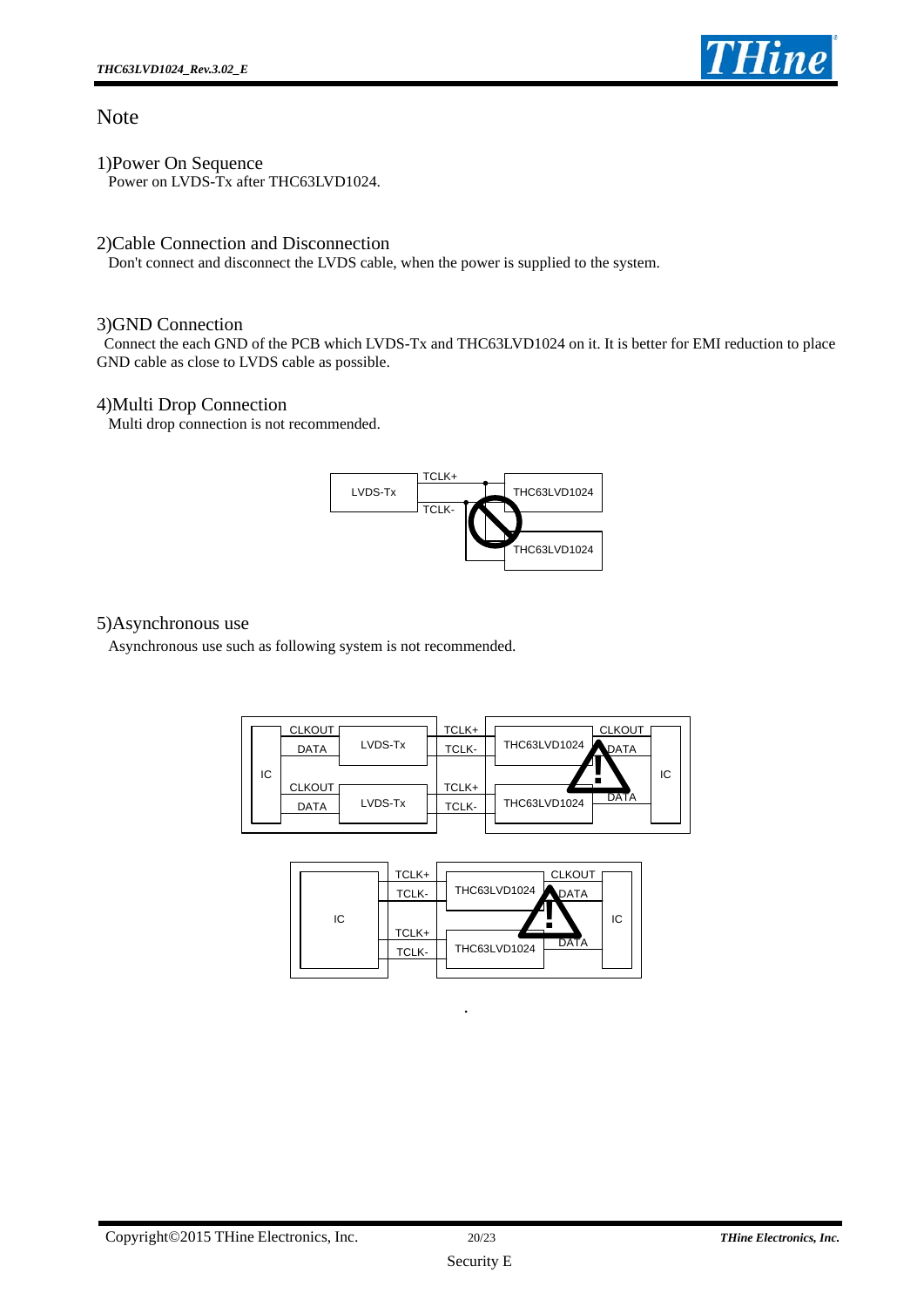

#### Package



Exposed PAD is GND and must be soldered to PCB.